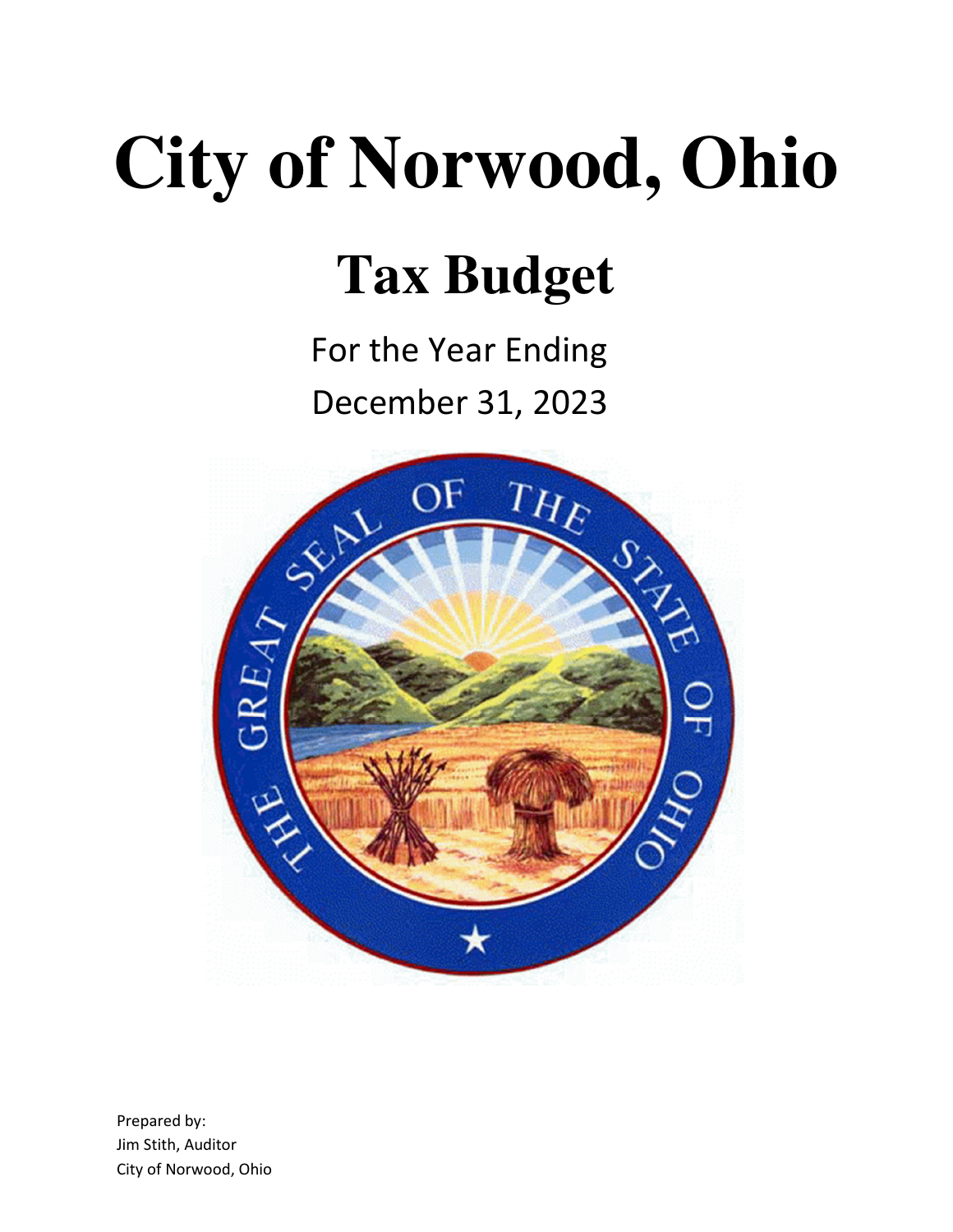#### **City of Norwood, Hamilton County, Ohio June 28th, 2022**

This Budget must be adopted by the Council or other legislative body on or before July 15th, and two copies must be submitted to the County Auditor on or before July 20th. Failure to Comply with section 5705.28 R.C. shall result in the loss of local fund allocation.

To the Auditor of Said County:

The following Budget year beginning January 1, 2022 has been adopted by Council and is hereith submitted for consideration of the County Budget Commission.

Signed

Title **Auditor**

## **SCHEDULE A**

#### SUMMARY OF AMOIUNTS REQUIRED FROM GENERAL PROPERTY TAX APPROVED BY BUDGET COMMISSION, AND COUNTY AUDITOR'S ESTIMATE RATES

| For Municipal Use        |                                               |                                                      | For Budget Commission Use                           | For County Auditor Use                                |                                         |  |
|--------------------------|-----------------------------------------------|------------------------------------------------------|-----------------------------------------------------|-------------------------------------------------------|-----------------------------------------|--|
|                          | <b>Budget Year</b><br><b>Amount Requested</b> | <b>Budget Year</b><br>Amount Approved                | <b>Budget Year</b><br>Amount to by                  | County Auditor's estimate of Tax<br>Rate to be Levied |                                         |  |
| <b>FUND</b>              | of Budget<br>Commission<br>Inside/Outside     | by Budget<br>Commission Inside<br>10 Mill Limitation | Derived From<br>Levies Outside 10<br>Mil Limitation | Inside 10 Mill<br>Limit Budget<br>Year                | Outside 10 Mill<br>Limit Budget<br>Year |  |
|                          | Column 1                                      | $\overline{\mathrm{Column}}$ 2                       | Column 3                                            | Column 4                                              | Column 5                                |  |
| <b>GOVERNMENT FUNDS</b>  | XXXXXXXXX                                     | XXXXXXXXX                                            | XXXXXXXXX                                           | XXXXXXXXX                                             | XXXXXXX                                 |  |
| <b>GENERAL FUND</b>      |                                               |                                                      |                                                     |                                                       |                                         |  |
| Inside                   | 3.4                                           |                                                      |                                                     |                                                       |                                         |  |
| Outside                  | 8                                             |                                                      |                                                     |                                                       |                                         |  |
|                          |                                               |                                                      |                                                     |                                                       |                                         |  |
|                          |                                               |                                                      |                                                     |                                                       |                                         |  |
| <b>PROPRIETARY FUNDS</b> | XXXXXXXXX                                     | XXXXXXXXX                                            | XXXXXXXXX                                           | XXXXXXXXX                                             | XXXXXXX                                 |  |
|                          |                                               |                                                      |                                                     |                                                       |                                         |  |
|                          |                                               |                                                      |                                                     |                                                       |                                         |  |
| <b>FIDUCIARY FUNDS</b>   | XXXXXXXXX                                     | XXXXXXXXX                                            | XXXXXXXXX                                           | XXXXXXXXX                                             | XXXXXXX                                 |  |
|                          |                                               |                                                      |                                                     |                                                       |                                         |  |
|                          |                                               |                                                      |                                                     |                                                       |                                         |  |
|                          |                                               |                                                      |                                                     |                                                       |                                         |  |
| <b>TOTAL ALL FUNDS</b>   |                                               |                                                      |                                                     |                                                       |                                         |  |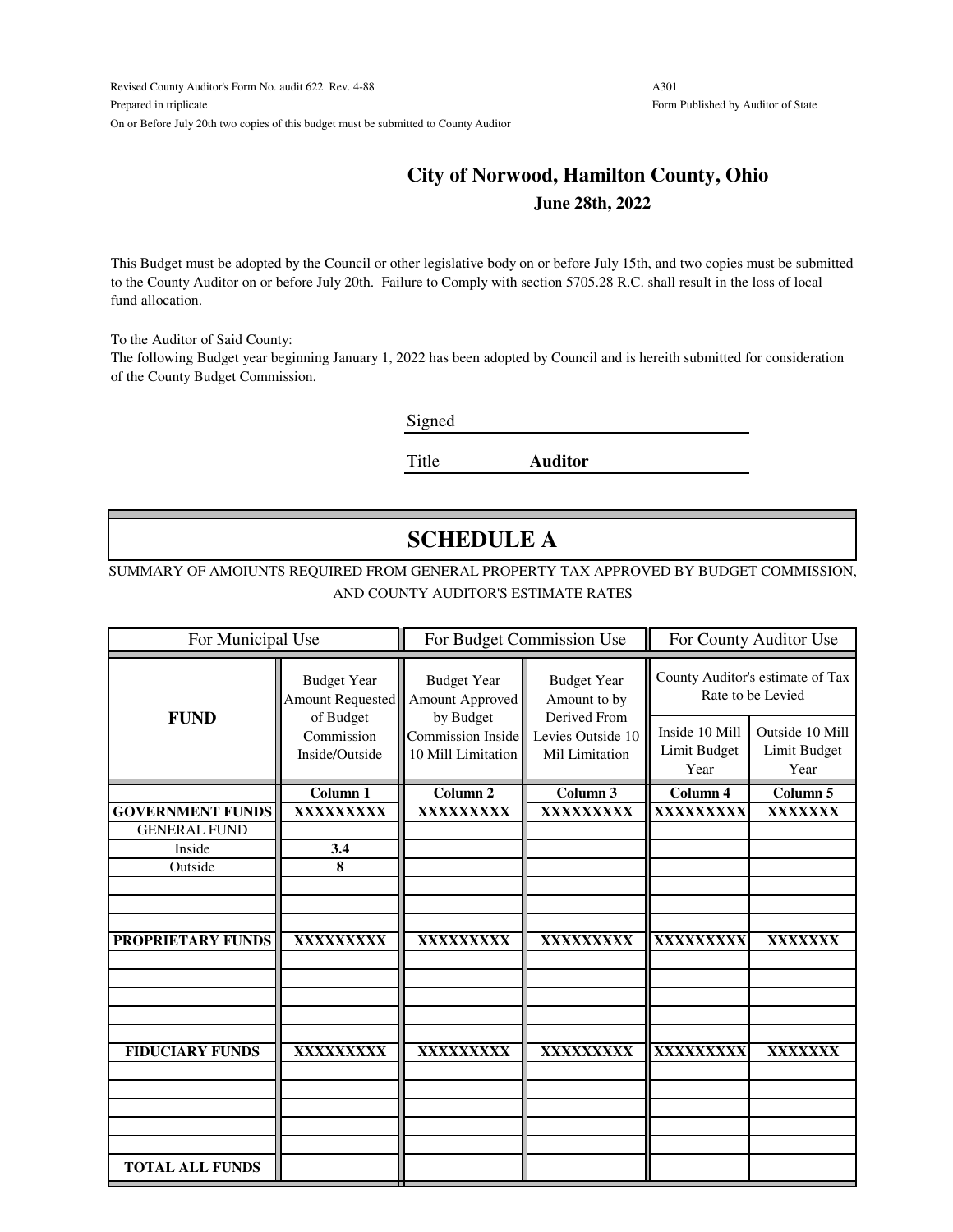## **SCHEDULE B**

Levies Outside 10 Mill Limitation, Exclusion of Debt Levies

| <b>FUND</b>                                                                                              | Maximum Rate<br>Authorized to be<br>Levied | Tax Year County<br><b>Auditor's Estimate</b><br>of Yield of Levy<br>(Carry to Schedule<br>A, Column 3) |  |  |
|----------------------------------------------------------------------------------------------------------|--------------------------------------------|--------------------------------------------------------------------------------------------------------|--|--|
| <b>GENERAL FUND:</b>                                                                                     |                                            |                                                                                                        |  |  |
| Current Expense Levy authorized by voters on //,                                                         |                                            |                                                                                                        |  |  |
| not to exceed _____ years. Authorized under Sect. ____, R.C                                              |                                            |                                                                                                        |  |  |
| Current Expense Levy authorized by voters on //,                                                         |                                            |                                                                                                        |  |  |
| not to exceed ______ years. Authorized under Sect.<br>, R.C.                                             |                                            |                                                                                                        |  |  |
| Current Expense Levy authorized by voters on //,                                                         |                                            |                                                                                                        |  |  |
| not to exceed _____ years. Authorized under Sect. ___<br>R.C                                             |                                            |                                                                                                        |  |  |
| Current Expense Levy authorized by voters on //,                                                         |                                            |                                                                                                        |  |  |
| not to exceed _____ years. Authorized under Sect. ____, R.C                                              |                                            |                                                                                                        |  |  |
| Current Expense Levy authorized by voters on //,                                                         |                                            |                                                                                                        |  |  |
| not to exceed _____ years. Authorized under Sect. ____, R.C.                                             |                                            |                                                                                                        |  |  |
| Current Expense Levy authorized by voters on //,                                                         |                                            |                                                                                                        |  |  |
| not to exceeed _______ years. Authorized under Sect. _____, R.C                                          |                                            |                                                                                                        |  |  |
| TOTAL GENERAL FUND OUTSIDE 10 MILL LIMITATION                                                            |                                            |                                                                                                        |  |  |
| <b>SPECIAL LEVY FUNDS:</b>                                                                               |                                            |                                                                                                        |  |  |
|                                                                                                          |                                            |                                                                                                        |  |  |
| Fund, Levy authorized by voters on //,                                                                   |                                            |                                                                                                        |  |  |
| not to exceed ____ years. Authorized under Section _____, R.C.<br>Fund, Levy authorized by voters on //, |                                            |                                                                                                        |  |  |
| not to exceed ___ years. Authorized under Section ____, R.C.                                             |                                            |                                                                                                        |  |  |
| Fund, Levy authorized by voters on //,                                                                   |                                            |                                                                                                        |  |  |
| not to exceed __ years. Authorized under Section ____, R.C.                                              |                                            |                                                                                                        |  |  |
| Fund, Levy authorized by voters on //,                                                                   |                                            |                                                                                                        |  |  |
| not to exceed ____ years. Authorized under Section _____, R.C.                                           |                                            |                                                                                                        |  |  |
| Fund, Levy authorized by voters on / /,                                                                  |                                            |                                                                                                        |  |  |
| not to exceed ____ years. Authorized under Section _____, R.C.                                           |                                            |                                                                                                        |  |  |
| Fund, Levy authorized by voters on / /,                                                                  |                                            |                                                                                                        |  |  |
| . R.C.<br>not to exceed ____ years. Authorized under Section                                             |                                            |                                                                                                        |  |  |
| Fund, Levy authorized by voters on //,                                                                   |                                            |                                                                                                        |  |  |
| not to exceed ___ years. Authorized under Section _<br>, R.C.                                            |                                            |                                                                                                        |  |  |
| Fund, Levy authorized by voters on //,                                                                   |                                            |                                                                                                        |  |  |
| not to exceed ____ years. Authorized under Section _<br>, R.C.                                           |                                            |                                                                                                        |  |  |
| Fund, Levy authorized by voters on / /,<br>not to exceed ___ years. Authorized under Section<br>, R.C.   |                                            |                                                                                                        |  |  |
| Fund, Levy authorized by voters on / /,                                                                  |                                            |                                                                                                        |  |  |
| not to exceed ____ years. Authorized under Section<br>, R.C.                                             |                                            |                                                                                                        |  |  |
| Fund, Levy authorized by voters on //,                                                                   |                                            |                                                                                                        |  |  |
| not to exceed __ years. Authorized under Section<br>, R.C.                                               |                                            |                                                                                                        |  |  |
| Fund, Levy authorized by voters on / /,                                                                  |                                            |                                                                                                        |  |  |
| not to exceed ___ years. Authorized under Section _<br>R.C.                                              |                                            |                                                                                                        |  |  |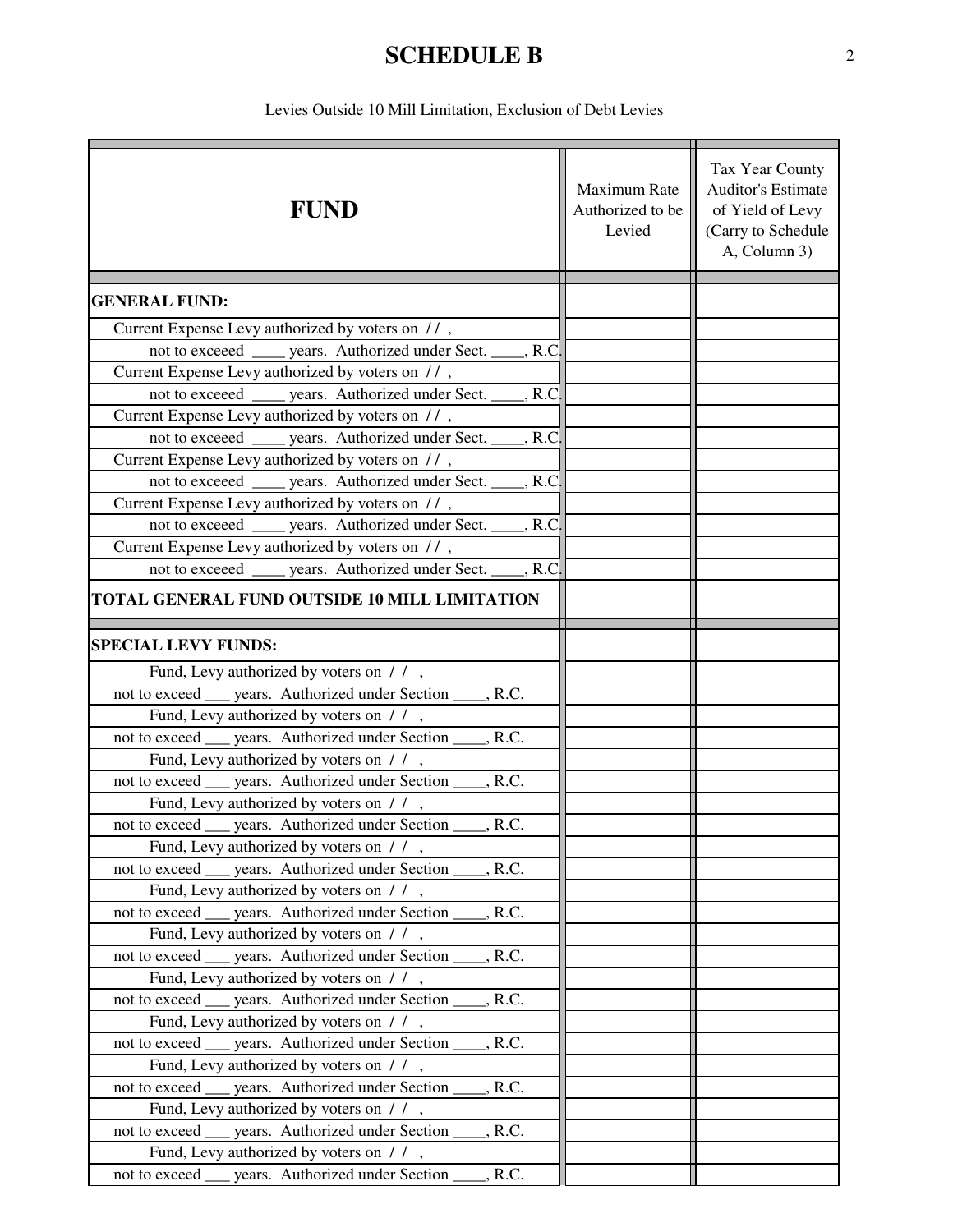#### **FUND NAME: GENERAL FUND**

 $\mathbf{r}$ 

**FUND TYPE/CLASSIFICATION: GOVERNMENTAL - GENERAL**

|                        | з                |
|------------------------|------------------|
|                        | <b>EXHIBIT I</b> |
|                        |                  |
|                        |                  |
| Current Year II Budget |                  |

| <b>DESCRIPTION</b><br>(1)                   | <b>For 2020</b><br><b>Actual</b><br>(2) | For 2021<br><b>Actual</b><br>(3) | <b>Current Year</b><br><b>Estimated for</b><br>2022<br>(4) | <b>Budget Year</b><br><b>Estimated for</b><br>2023<br>(5) |
|---------------------------------------------|-----------------------------------------|----------------------------------|------------------------------------------------------------|-----------------------------------------------------------|
| <b>REVENUES</b>                             |                                         |                                  |                                                            |                                                           |
| <b>Local Taxes</b>                          |                                         |                                  |                                                            |                                                           |
| <b>General Property Tax--Real Estate</b>    | 2,638,130                               | 2,905,556                        | 2,906,100                                                  | 2,906,100                                                 |
| Tangible Personal Property Tax              | 263,883                                 | 281,893                          | 281,900                                                    | 281,900                                                   |
| Municipal Income Tax                        | 18,863,126                              | 19,123,735                       | 18,785,000                                                 | 18,972,900                                                |
| <b>Other Local Taxes</b>                    |                                         | 0                                | 0                                                          |                                                           |
| <b>Total Local Taxes</b>                    | 21,765,139                              | 22,311,184                       | 21,973,000                                                 | 22,160,900                                                |
| Intergovernmental Revenues                  |                                         |                                  |                                                            |                                                           |
| <b>State Shared Taxes and Permits</b>       |                                         |                                  |                                                            |                                                           |
| <b>Local Government-From State</b>          |                                         |                                  |                                                            |                                                           |
| Local Government-From County                | 375,875                                 | 300,561                          | 300,600                                                    | 300,600                                                   |
| HB 66 StateTPP Reimbursement Inside Mill    | 0                                       | 0                                | 0                                                          | 0                                                         |
| HB 66 StateTPP Reimbursement Outside Mill   |                                         |                                  |                                                            |                                                           |
| <b>Estate Tax</b>                           | 0                                       | 0                                | 0                                                          | 0                                                         |
| Cigarette Tax                               | 667                                     | 795                              | 800                                                        | 800                                                       |
| License Tax                                 |                                         |                                  |                                                            |                                                           |
| <b>Liquor and Beer Permits</b>              | 6,631                                   | 38,702                           | 40,000                                                     | 45,000                                                    |
| <b>Gasoline Tax</b>                         |                                         |                                  |                                                            |                                                           |
| Library and Local Government Support Fund   |                                         |                                  |                                                            |                                                           |
| Property Tax Allocation                     |                                         |                                  |                                                            |                                                           |
| <b>Other State Shared Taxes and Permits</b> | 161,163                                 | 171,480                          | 250,300                                                    | 325,300                                                   |
| <b>Total State Shared Taxes and Permits</b> | 544,337                                 | 511,538                          | 591,700                                                    | 671,700                                                   |
| <b>Federal Grants or Aid</b>                |                                         |                                  |                                                            |                                                           |
| <b>State Grants or Aid</b>                  | 0                                       | 0                                | 0                                                          | 0                                                         |
| Other Grants or Aid                         | 1,000                                   | 974                              | 0                                                          | 0                                                         |
| <b>Total Intergovernmental Revenues</b>     | 545,337                                 | 512,512                          | 591,700                                                    | 671,700                                                   |
| <b>Special Assessments</b>                  |                                         |                                  |                                                            |                                                           |
| <b>Charges for Services</b>                 | 644,269                                 | 657,349                          | 686,700                                                    | 687,700                                                   |
| Fines, licenses, and Permits                | 377,952                                 | 814,503                          | 689,600                                                    | 689,600                                                   |
| Miscellaneous                               | 635,992                                 | 1,115,159                        | 2,055,100                                                  | 72,100                                                    |
| <b>Other Financing Sources:</b>             |                                         |                                  |                                                            |                                                           |
| Transfers +in                               |                                         |                                  |                                                            |                                                           |
| Advances return check adjustment +/-        |                                         |                                  |                                                            |                                                           |
| Other sources not +                         |                                         |                                  |                                                            |                                                           |
| <b>TOTAL REVENUE</b>                        | 23,968,688                              | 25,410,708                       | 25,996,100                                                 | 24,282,000                                                |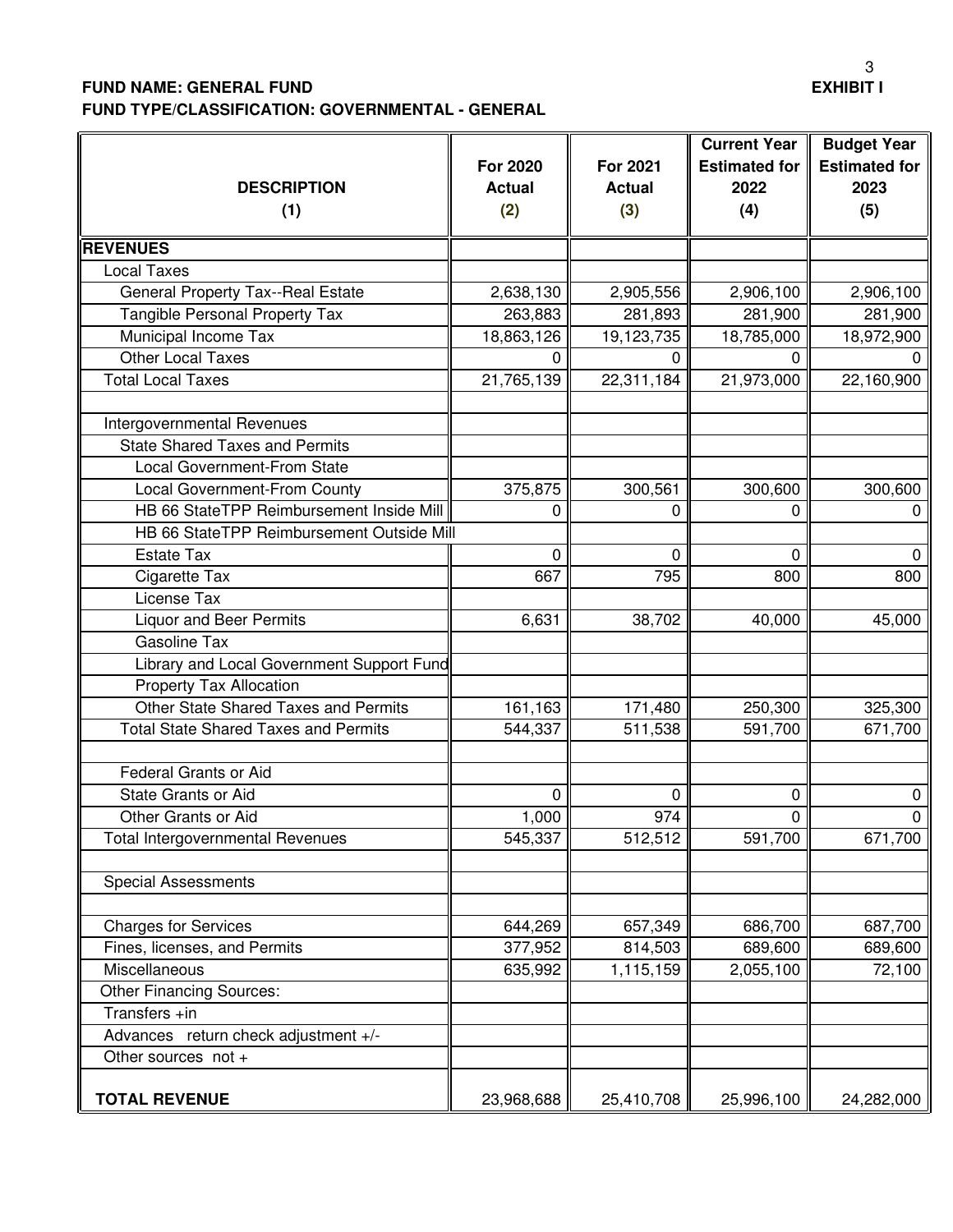## <sup>4</sup><br>EXHIBIT I

#### **FUND NAME: GENERAL FUND FUND TYPE/CLASSIFICATION: GOVERNMENTAL - GENERAL**

| <b>DESCRIPTION</b><br>(1)                     | <b>For 2020</b><br><b>Actual</b><br>(2) | For 2021<br><b>Actual</b><br>(3) | <b>Current Year</b><br><b>Estimated for</b><br>2022<br>(4) | <b>Budget Year</b><br><b>Estimated for</b><br>2023<br>(5) |
|-----------------------------------------------|-----------------------------------------|----------------------------------|------------------------------------------------------------|-----------------------------------------------------------|
| <b>EXPENDITURES</b>                           |                                         |                                  |                                                            |                                                           |
| Security of Persons and Property              |                                         |                                  |                                                            |                                                           |
| <b>Personal Services</b>                      | 13,330,647                              | 14,536,935                       | 14,313,600                                                 | 15,002,600                                                |
| <b>Travel Transportation</b>                  |                                         |                                  |                                                            |                                                           |
| <b>Contractual Services</b>                   | 551,596                                 | 633,649                          | 702,800                                                    | 584,300                                                   |
| <b>Supplies and Materials</b>                 | 266,319                                 | 228,555                          | 324,000                                                    | 259,300                                                   |
| <b>Capital Outlay</b>                         | 758,616                                 | 413,453                          | 614,500                                                    | 392,500                                                   |
| <b>Total Security of Persons and Property</b> | 14,907,178                              | 15,812,592                       | 15,954,900                                                 | 16,238,700                                                |
| <b>Public Health Services</b>                 |                                         |                                  |                                                            |                                                           |
| <b>Personal Services</b>                      | 246,954                                 | 277,336                          | 437,300                                                    | 428,600                                                   |
| <b>Travel Transportation</b>                  |                                         |                                  |                                                            |                                                           |
| <b>Contractual Services</b>                   | 0                                       | 0                                | 0                                                          | 0                                                         |
| <b>Supplies and Materials</b>                 | $\Omega$                                | 0                                | 0                                                          | 0                                                         |
| <b>Capital Outlay</b>                         | 20,480                                  | 33,160                           | 40,000                                                     | 80,000                                                    |
| <b>Total Public Health Services</b>           | 267,434                                 | 310,496                          | 477,300                                                    | 508,600                                                   |
|                                               |                                         |                                  |                                                            |                                                           |
| <b>Leisure Time Activities</b>                |                                         |                                  |                                                            |                                                           |
| <b>Personal Services</b>                      | 400,663                                 | 631,293                          | 1,013,000                                                  | 1,110,800                                                 |
| <b>Travel Transportation</b>                  |                                         |                                  |                                                            |                                                           |
| <b>Contractual Services</b>                   | 56,537                                  | 120,764                          | 316,800                                                    | 286,500                                                   |
| Supplies and Materials                        | 45,491                                  | 51,116                           | 109,900                                                    | 111,000                                                   |
| <b>Capital Outlay</b>                         | 228,963                                 | 1,000,543                        | 1,197,100                                                  | 691,000                                                   |
| <b>Total Leisure Time Activities</b>          | 731,654                                 | 1,803,716                        | 2,636,800                                                  | 2,199,300                                                 |
| <b>Community Environment</b>                  |                                         |                                  |                                                            |                                                           |
| <b>Personal Services</b>                      | 293,467                                 | 350,494                          | 436,900                                                    | 532,000                                                   |
| <b>Travel Transportation</b>                  |                                         |                                  |                                                            |                                                           |
| <b>Contractual Services</b>                   | 46,313                                  | 81,162                           | 181,600                                                    | 153,100                                                   |
| Supplies and Materials                        | 1,555                                   | 822                              | 16,200                                                     | 16,700                                                    |
| <b>Capital Outlay</b>                         | 17,935                                  | 0                                | 0                                                          | $\Omega$                                                  |
| <b>Total Community Environment</b>            | 359,270                                 | 432,478                          | 634,700                                                    | 701,800                                                   |
|                                               |                                         |                                  |                                                            |                                                           |
| <b>Basic Utility Service</b>                  |                                         |                                  |                                                            |                                                           |
| <b>Personal Services</b>                      |                                         |                                  |                                                            |                                                           |
| <b>Travel Transportation</b>                  |                                         |                                  |                                                            |                                                           |
| <b>Contractual Services</b>                   | 173,874                                 | 174,626                          | 0                                                          | 0                                                         |
| <b>Supplies and Materials</b>                 |                                         |                                  |                                                            |                                                           |
| <b>Capital Outlay</b>                         |                                         |                                  |                                                            |                                                           |
| <b>Total Basic Utility Service</b>            | 173,874                                 | 174,626                          | $\mathbf 0$                                                | $\circ$                                                   |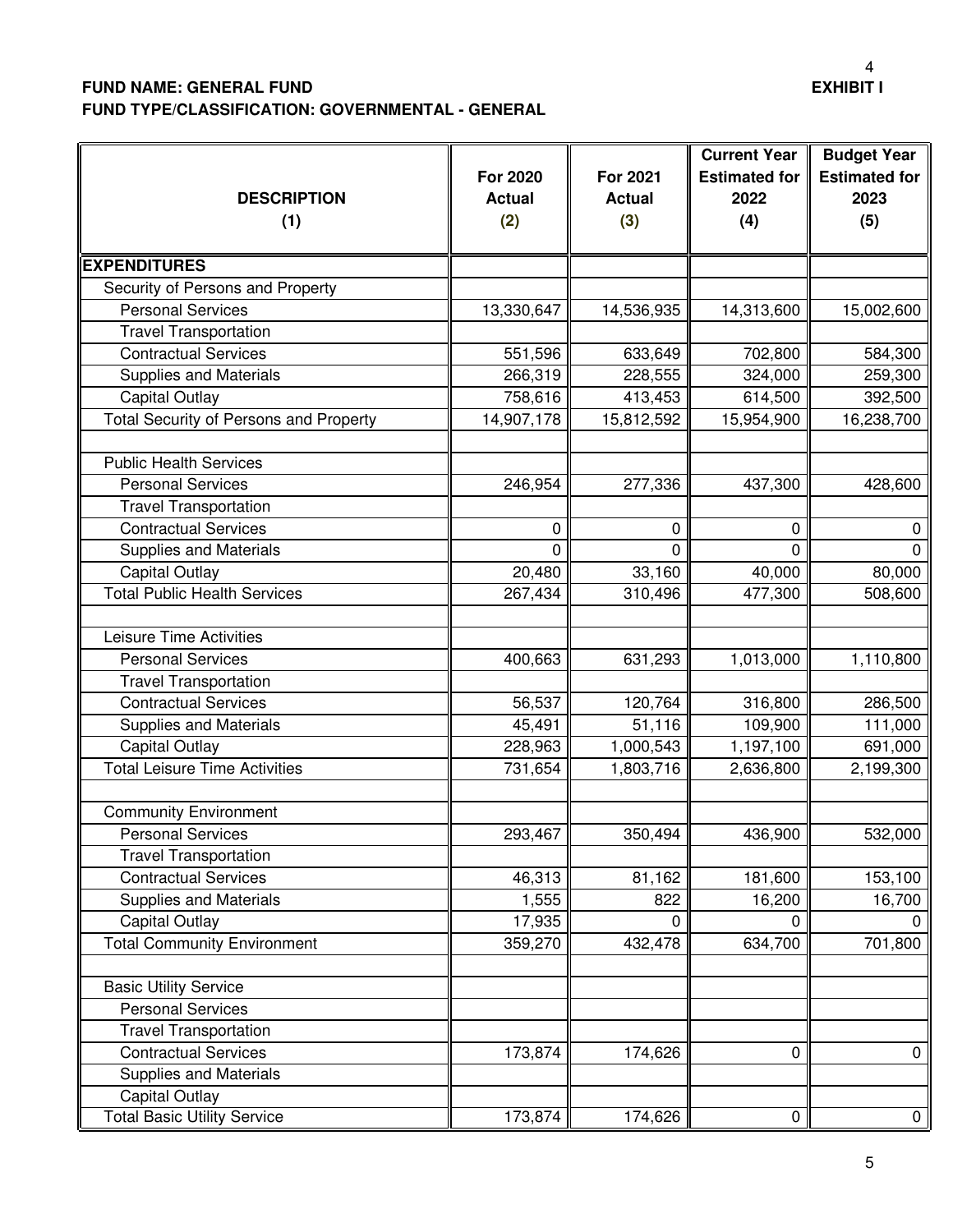| <b>DESCRIPTION</b><br>(1)                         | <b>For 2020</b><br><b>Actual</b><br>(2) | <b>For 2021</b><br><b>Actual</b><br>(3) | <b>Current Year</b><br><b>Estimated for</b><br>2022<br>(4) | <b>Budget Year</b><br><b>Estimated for</b><br>2023<br>(5) |
|---------------------------------------------------|-----------------------------------------|-----------------------------------------|------------------------------------------------------------|-----------------------------------------------------------|
| Transportation                                    |                                         |                                         |                                                            |                                                           |
| <b>Personal Services</b>                          | 566,026                                 | 737,751                                 | 694,000                                                    | 734,900                                                   |
| <b>Travel Transportation</b>                      |                                         |                                         |                                                            |                                                           |
| <b>Contractual Services</b>                       | 9,972                                   | 59,465                                  | 352,000                                                    | 334,400                                                   |
| <b>Supplies and Materials</b>                     | 192,183                                 | 204,600                                 | 274,500                                                    | 267,000                                                   |
| <b>Capital Outlay</b>                             | 141,421                                 | 111,374                                 | 196,700                                                    | 35,000                                                    |
| <b>Total Transportation</b>                       | 909,602                                 | 1,113,190                               | 1,517,200                                                  | 1,371,300                                                 |
| General Government                                |                                         |                                         |                                                            |                                                           |
| <b>Personal Services</b>                          | 1,276,401                               | 1,332,179                               | 1,742,400                                                  | 1,967,400                                                 |
| <b>Travel Transportation</b>                      |                                         |                                         |                                                            |                                                           |
| Contractual Services                              | 2,381,756                               | 2,792,604                               | 2,592,700                                                  | 2,077,700                                                 |
| <b>Supplies and Materials</b>                     | 50,395                                  | 30,676                                  | 50,500                                                     | 48,900                                                    |
| <b>Capital Outlay</b>                             | 0                                       | 36,576                                  | 921,700                                                    | 376,000                                                   |
| <b>Total General Government</b>                   | 3,708,552                               | 4,192,035                               | 5,307,300                                                  | 4,470,000                                                 |
| Debt Service                                      |                                         |                                         |                                                            |                                                           |
| Redemption of Principal                           | 52,164                                  | 173,347                                 | 178,100                                                    | 183,600                                                   |
| Interest                                          | 8,632                                   | 26,857                                  | 22,400                                                     | 17,500                                                    |
| <b>Other Debt Service</b>                         | 311,080                                 | 297,201                                 | 0                                                          | $\Omega$                                                  |
| <b>Total Debt Service</b>                         | 371,876                                 | 497,405                                 | 200,500                                                    | 201,100                                                   |
| Other Uses of Funds                               |                                         |                                         |                                                            |                                                           |
| Transfers out                                     | 0                                       | 0                                       | 0                                                          | 0                                                         |
| Advances                                          |                                         |                                         |                                                            |                                                           |
| Contingencies                                     |                                         |                                         |                                                            |                                                           |
| Other Uses of Funds                               |                                         |                                         |                                                            |                                                           |
| <b>Total Other Uses of Funds</b>                  |                                         |                                         | 0                                                          | $\mathbf 0$                                               |
| <b>TOTAL EXPENDITURES</b>                         | 21,429,440                              | 24,336,538                              | 26,728,700                                                 | 25,690,800                                                |
| Revenues over/(under) Expenditures                | 2,539,248                               | 1,074,170                               | (732, 600)                                                 | (1,408,800)                                               |
| Beginning Cash Balance                            | 4,627,690                               | 7,166,938                               | 7,166,938                                                  | 6,434,338                                                 |
| Ending Cash Fund Balance *                        | 7,166,938                               | 8,241,108                               | 6,434,338                                                  | 5,025,538                                                 |
| Estimated Encumbrances (outstanding at year end)  | 693,907                                 | 381,036                                 | 250,000                                                    | 250,000                                                   |
| <b>Estimated Ending Unencumbered Fund Balance</b> | 6,473,031                               | 7,860,072                               | 6,184,338                                                  | 4,775,538                                                 |

\*use Cash Balance for two actual years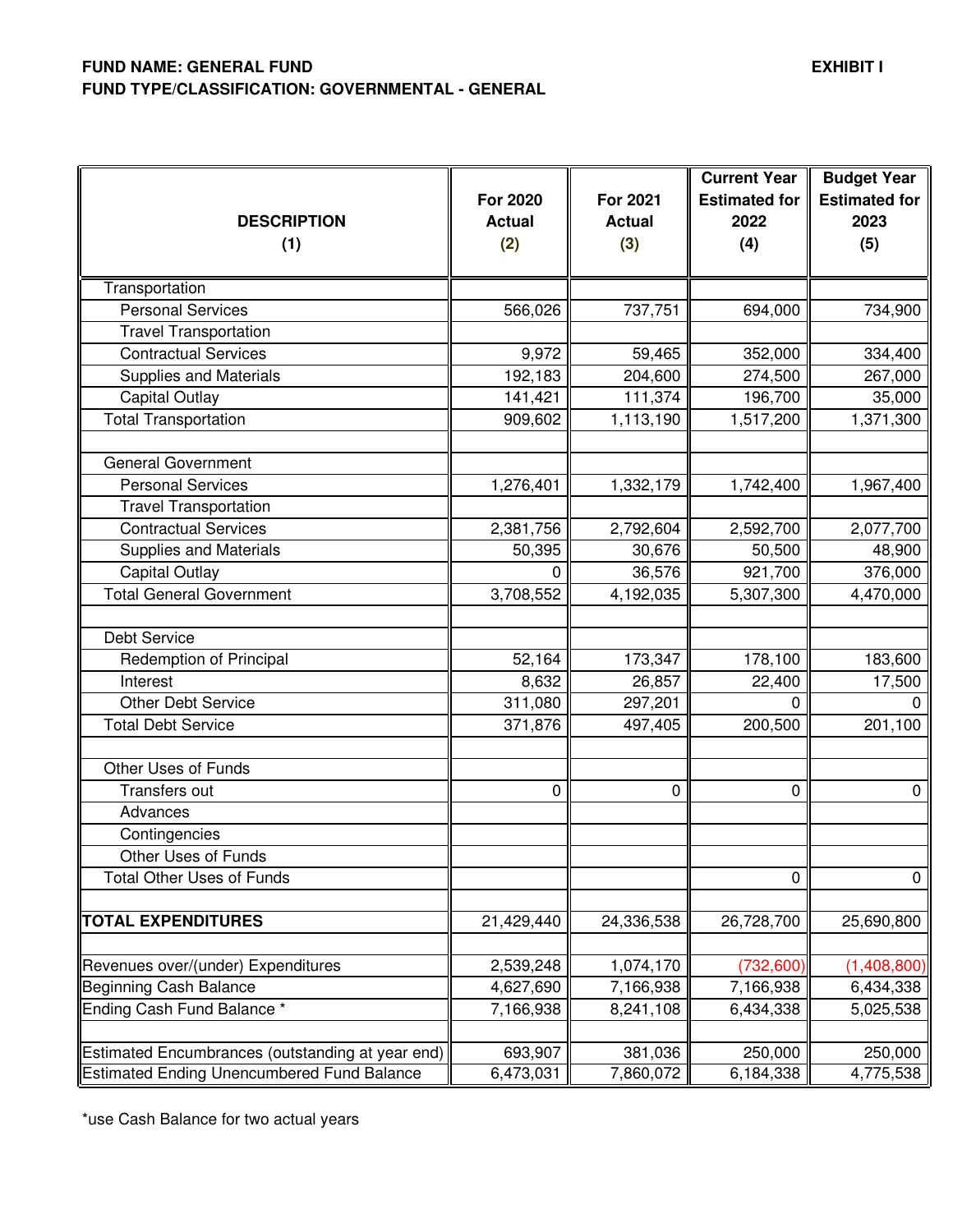#### 6 **FUND NAME:**

#### **FUND TYPE/CLASSIFICATION:**

Reproduce as needed To be used for any fund receiving property tax revenue except the General Fund.

| <b>DESCRIPTION</b><br>(1)                           | For 2019<br>Actual<br>(1) | For 2020<br>Actual<br>(2) | For 2021<br>Actual<br>(3) | Current Year<br>Estimated for<br>2022<br>(4) | <b>Budget Year</b><br><b>Estimated for</b><br>2023<br>(5) |
|-----------------------------------------------------|---------------------------|---------------------------|---------------------------|----------------------------------------------|-----------------------------------------------------------|
| <b>REVENUE</b>                                      |                           |                           |                           | XXXXXXXX XXXXXXXX XXXXXXXXX  XXXXXXXX        | XXXXXXXX                                                  |
| <b>General Property Tax--Real Estate</b>            |                           |                           |                           |                                              |                                                           |
|                                                     |                           |                           |                           |                                              |                                                           |
|                                                     |                           |                           |                           |                                              |                                                           |
|                                                     |                           |                           |                           |                                              |                                                           |
|                                                     |                           |                           |                           |                                              |                                                           |
|                                                     |                           |                           |                           |                                              |                                                           |
|                                                     |                           |                           |                           |                                              |                                                           |
|                                                     |                           |                           |                           |                                              |                                                           |
|                                                     |                           |                           |                           |                                              |                                                           |
|                                                     |                           |                           |                           |                                              |                                                           |
| <b>TOTAL REVENUE</b>                                | 0                         | 0                         | 0                         | 0                                            |                                                           |
|                                                     |                           |                           |                           |                                              | 01                                                        |
|                                                     |                           |                           |                           |                                              |                                                           |
|                                                     |                           |                           |                           |                                              | <b>XXXXXXXX</b>                                           |
| <b>EXPENDITURES</b>                                 |                           |                           |                           |                                              |                                                           |
| (Identify each program and abject code              |                           |                           |                           | XXXXXXXX XXXXXXXXX XXXXXXXXX XXXXXXX         | <b>XXXXXXXX</b>                                           |
| at the same level shoun on Exhibit I                |                           |                           |                           | XXXXXXXX  XXXXXXXX XXXXXXXXX XXXXXXXX        | <b>XXXXXXXX</b>                                           |
| (PROGRAM)<br>(OBJECT)                               |                           |                           |                           | XXXXXXXX XXXXXXXXXXXXXXXXXXXXXXXXXX          | <b>XXXXXXXX</b>                                           |
|                                                     |                           |                           |                           |                                              |                                                           |
| <b>Debt Service</b>                                 |                           |                           |                           |                                              |                                                           |
| Redemption of Principal                             |                           |                           |                           |                                              |                                                           |
| Interest                                            |                           |                           |                           |                                              |                                                           |
|                                                     |                           |                           |                           |                                              |                                                           |
|                                                     |                           |                           |                           |                                              |                                                           |
|                                                     |                           |                           |                           |                                              |                                                           |
|                                                     |                           |                           |                           |                                              |                                                           |
|                                                     |                           |                           |                           |                                              |                                                           |
|                                                     |                           |                           |                           |                                              |                                                           |
|                                                     |                           |                           |                           |                                              |                                                           |
|                                                     |                           |                           |                           |                                              |                                                           |
|                                                     |                           |                           |                           |                                              |                                                           |
|                                                     |                           |                           |                           |                                              |                                                           |
|                                                     |                           |                           |                           |                                              |                                                           |
|                                                     |                           |                           |                           |                                              |                                                           |
|                                                     |                           |                           |                           |                                              |                                                           |
|                                                     |                           |                           |                           |                                              |                                                           |
|                                                     |                           |                           |                           |                                              |                                                           |
|                                                     |                           |                           |                           |                                              |                                                           |
|                                                     |                           |                           |                           |                                              |                                                           |
|                                                     |                           |                           |                           |                                              |                                                           |
| <b>TOTAL EXPENDITURES</b>                           | 0                         | 0                         | 0                         | $\overline{0}$                               | $\overline{0}$                                            |
|                                                     |                           |                           |                           |                                              |                                                           |
| Revenues Over (Under) Expenditures                  | 0                         | O                         | 0                         | 0                                            | 01                                                        |
|                                                     |                           |                           |                           |                                              |                                                           |
|                                                     |                           |                           |                           |                                              |                                                           |
| Beginning Unencumbered Fund Balance                 |                           |                           |                           |                                              |                                                           |
| (Use Actual Cash Balance in Col. 2 and 3)           |                           |                           |                           |                                              |                                                           |
| Ending Cash Fund Balance                            |                           |                           |                           |                                              |                                                           |
| Estimated Encumbrances (outstanding at end of Year) |                           |                           |                           |                                              |                                                           |
| <b>Estimated Ending Unencumbered Fund Balance</b>   |                           |                           |                           |                                              |                                                           |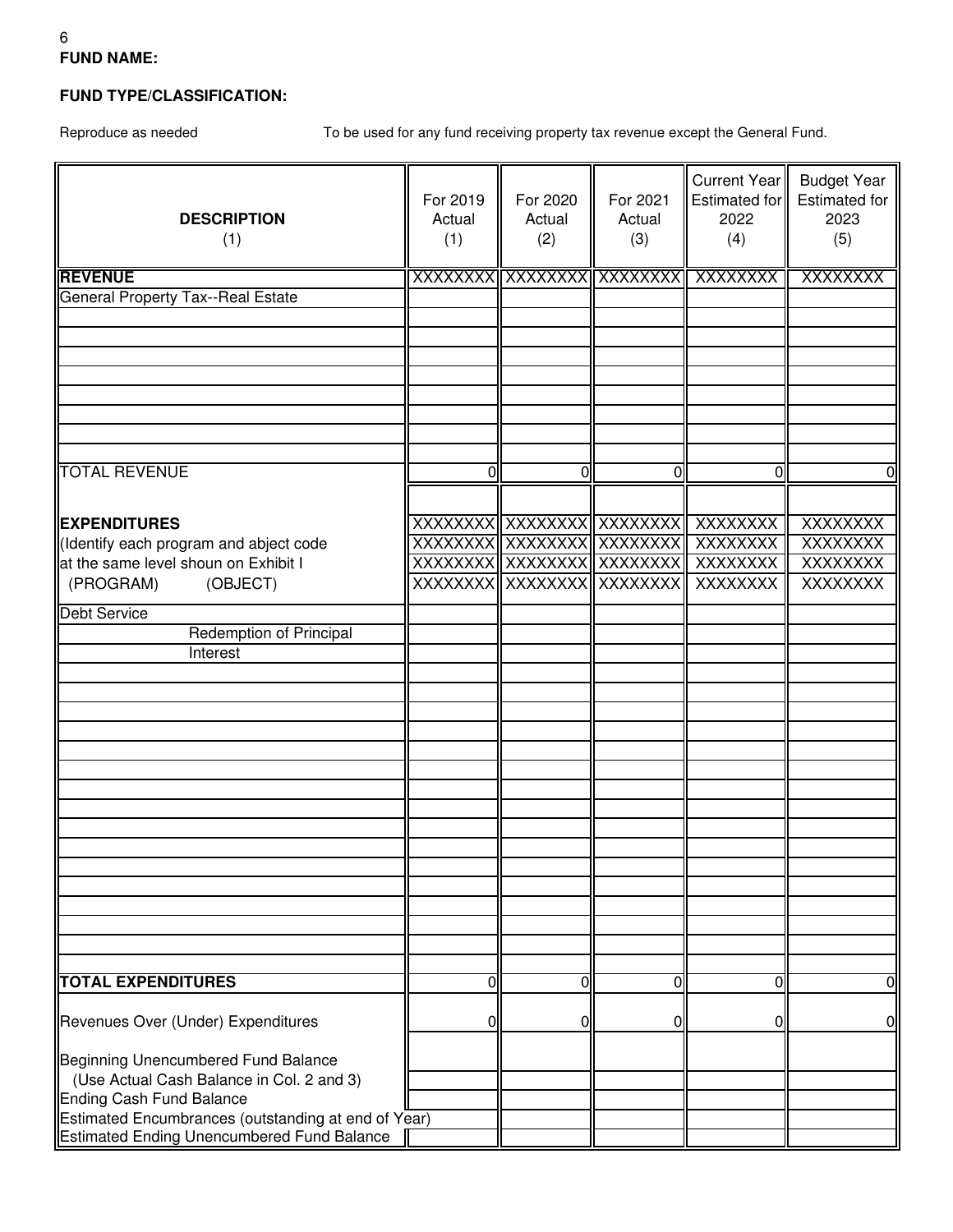|                                                          |                           |                                 |                               |                          |                                           |                       | $\overline{7}$            |
|----------------------------------------------------------|---------------------------|---------------------------------|-------------------------------|--------------------------|-------------------------------------------|-----------------------|---------------------------|
| <b>FUND</b><br>List All Funds Individually Unless        | Estimated<br>Unencumbered | <b>Budget Year</b><br>Estimated | <b>Total Available</b><br>For |                          | Budget Year Expenditures and Encumbrances |                       | Estimated<br>Unencumbered |
| Reported on Exhibit I or II                              | Fund Balance<br>01/01/23  | Receipt                         | Expenditures                  | <b>Personal Services</b> | Other                                     | Total                 | Balance<br>12/31/2023     |
| <b>SPECIAL REVENUE FUNDS</b>                             |                           |                                 |                               |                          |                                           |                       |                           |
| Street Maint & Repair -2002                              | \$362,003.00              | \$884,535.00                    | \$1,246,538.00                | \$0.00                   | \$1,037,000.00                            | \$1,037,000.00        | \$209,538.00              |
| State Highway -2003                                      | \$78,564.00               | \$71,821.00                     | \$150,385.00                  | \$0.00                   | \$125,000.00                              | \$125,000.00          | \$25,385.00               |
| C.W.N.P. - 2004                                          | \$270.00                  | \$0.00                          | \$270.00                      | \$0.00                   | \$270.00                                  | \$270.00              | \$0.00                    |
| Permissive Tax -2005                                     | \$75,000.00               | \$90,000.00                     | \$165,000.00                  | \$0.00                   | \$165,000.00                              | \$165,000.00          | \$0.00                    |
| Mayor's court Computerization Fund - 2                   | \$35,000.00               | \$10,000.00                     | \$45,000.00                   | \$0.00                   | \$45,000.00                               | \$45,000.00           | \$0.00                    |
| Norwood Tree Board - 2007                                | \$2,000.00                | \$750.00                        | \$2,750.00                    | \$0.00                   | \$2,750.00                                | \$2,750.00            | \$0.00                    |
| Federally foreited Property (DAG) - 201                  | \$43,000.00               | \$120,000.00                    | \$163,000.00                  | \$0.00                   | \$163,000.00                              | \$163,000.00          | \$0.00                    |
| Drug Law Enforcement - 2012                              | \$80,000.00               | \$15,000.00                     | \$95,000.00                   | \$0.00                   | \$95,000.00                               | \$95,000.00           | \$0.00                    |
| Economic Development - 2013                              | \$1,060.68                | \$0.00                          | \$1,060.68                    | \$0.00                   | \$1,060.68                                | \$1,060.68            | \$0.00                    |
| Urban Development - 2014                                 | \$1,000.00                | \$0.00                          | \$1,000.00                    | \$0.00                   | \$1,000.00                                | \$1,000.00            | \$0.00                    |
| Health Department Grants Fund - 2015                     | \$350,000.00              | \$150,000.00                    | \$500,000.00                  | \$0.00                   | \$500,000.00                              | \$500,000.00          | \$0.00                    |
| Pace Telecommunications Fund - 2016                      | \$0.00                    | \$170,000.00                    | \$170,000.00                  | \$0.00                   | \$170,000.00                              | \$170,000.00          | \$0.00                    |
| Council on Aging -2017                                   | \$712.79                  | \$0.00                          | \$712.79                      | \$0.00                   | \$712.79                                  | \$712.79              | \$0.00                    |
| FEMA Grant - 2018                                        | \$1,734.54                | \$0.00                          | \$1,734.54                    | \$0.00                   | \$1,734.54                                | \$1,734.54            | \$0.00                    |
| BJA Crime Prevention Fund - 2019                         | \$891.45                  | \$0.00                          | \$891.45                      | \$0.00                   | \$891.45                                  | \$891.45              | \$0.00                    |
| JAG Grants - 2021                                        | \$0.00                    | \$0.00                          | \$0.00                        | \$0.00                   | \$0.00                                    | \$0.00                | \$0.00                    |
| Lindner Park Flower Fund - 2022                          | \$19,000.00               | \$0.00                          | \$19,000.00                   | \$0.00                   | \$19,000.00                               | \$19,000.00           | \$0.00                    |
| STEP Grant - 2023                                        | \$0.00                    | \$0.00                          | \$0.00                        | \$0.00                   | \$0.00                                    | \$0.00                | \$0.00                    |
| Recycle Ohio - 2024                                      | \$3,774.26                | \$0.00                          | \$3,774.26                    | \$0.00                   | \$3,774.26                                | \$3,774.26            | \$0.00                    |
| Homeland Security -2025                                  | \$0.00                    | \$0.00                          | \$0.00                        | \$0.00                   | \$0.00                                    | \$0.00                | \$0.00                    |
| Development Impact - 2028                                | \$1,443.50                | \$0.00                          | \$1,443.50                    | \$0.00                   | \$1,443.50                                | \$1,443.50            | \$0.00                    |
| Waterworks/Carl & Edyth Lindner - 202                    | \$11,000.00               | \$0.00                          | \$11,000.00                   | \$0.00                   | \$11,000.00                               | \$11,000.00           | \$0.00                    |
| Police Adademy Donatins - 2030                           | \$0.00                    | \$0.00                          | \$0.00                        | \$0.00                   | \$0.00                                    | \$0.00                | \$0.00                    |
| E 911 Wireless Fund - 2031                               | \$0.00                    | \$0.00                          | \$0.00                        | \$0.00                   | \$0.00                                    | \$0.00                | \$0.00                    |
| COPP Fund - 2032                                         | \$6,080.00                | \$0.00                          | \$6,080.00                    | \$0.00                   | \$6,080.00                                | \$6,080.00            | \$0.00                    |
| Employee Flex Spending -2033                             | \$0.00                    | \$120,000.00                    | \$120,000.00                  | \$0.00                   | \$120,000.00                              | \$120,000.00          | \$0.00                    |
| Fund Equity -2039                                        | \$0.00                    | \$0.00                          | \$0.00                        | \$0.00                   | \$0.00                                    | \$0.00                | \$0.00                    |
| $C.0.P.C - 2042$                                         | \$3,200.00                | \$0.00                          | \$3,200.00                    | \$0.00                   | \$3,200.00                                | \$3,200.00            | \$0.00                    |
| Board of Health - 2055                                   | \$40,000.00               | \$150,000.00<br>\$0.00          | \$190,000.00                  | \$0.00<br>\$0.00         | \$190,000.00                              | \$190,000.00          | \$0.00                    |
| Norwood Arts Board-2056<br><b>BCCS - 2070</b>            | \$0.00                    |                                 | \$0.00                        |                          | \$0.00                                    | \$0.00                | \$0.00                    |
| Community Center Trust - 2076                            | \$8,220.28<br>\$64.11     | \$0.00<br>\$0.00                | \$8,220.28<br>\$64.11         | \$0.00<br>\$0.00         | \$8,220.28<br>\$64.11                     | \$8,220.28<br>\$64.11 | \$0.00<br>\$0.00          |
|                                                          | \$6,500.00                | \$1,000.00                      | \$7,500.00                    | \$0.00                   | \$7,500.00                                | \$7,500.00            | \$0.00                    |
| R.M.F.G. - 2078<br>Alcohol Education & Enforcement - 207 | \$7,500.00                | \$0.00                          | \$7,500.00                    |                          | \$7,500.00                                | \$7,500.00            | \$0.00                    |
| Police Vehicle Replacement - 2082                        | \$171.53                  | \$0.00                          | \$171.53                      | \$0.00                   | \$171.53                                  | \$171.53              | \$0.00                    |
| Fire Dept Fixed Assets - 2083                            | \$798.62                  | \$0.00                          | \$798.62                      | \$0.00                   | \$798.62                                  | \$798.62              | \$0.00                    |
| Cornerstone TIF School Fund - 2084                       | \$0.00                    | \$388,124.96                    | \$388,124.96                  | \$0.00                   | \$388,124.96                              | \$388,124.96          | \$0.00                    |
| Linden Pointe TIF Schoo Fund - 2085                      | \$0.00                    | \$253,373.94                    | \$253,373.94                  | \$0.00                   | \$253,373.94                              | \$253,373.94          | \$0.00                    |
| Property Investment fund -2089                           | \$1,600,000.00            | \$223,600.00                    | \$1,823,600.00                | \$0.00                   | \$1,823,600.00                            | \$1,823,600.00        | \$0.00                    |
| Indigent Driver Fund - 2093                              | \$180.02                  | \$0.00                          | \$180.02                      | \$0.00                   | \$180.02                                  | \$180.02              | \$0.00                    |
| American Recvoery Act Fund -2095                         | \$0.00                    | \$0.00                          | \$0.00                        | \$0.00                   | \$0.00                                    | \$0.00                | \$0.00                    |
| Norwood Corona Virus Relief - 2096                       | \$0.00                    | \$0.00                          | \$0.00                        | \$0.00                   | \$0.00                                    | \$0.00                | \$0.00                    |
| CORF - 2097                                              | \$0.00                    | \$0.00                          | \$0.00                        | \$0.00                   | \$0.00                                    | \$0.00                | \$0.00                    |
| <b>TOTAL SPECIAL REVENUE FUNDS</b>                       | \$2,739,168.78            | \$2,648,204.90                  | \$5,387,373.68                | \$0.00                   | \$5,387,373.68                            | \$5,152,450.68        | \$234,923.00              |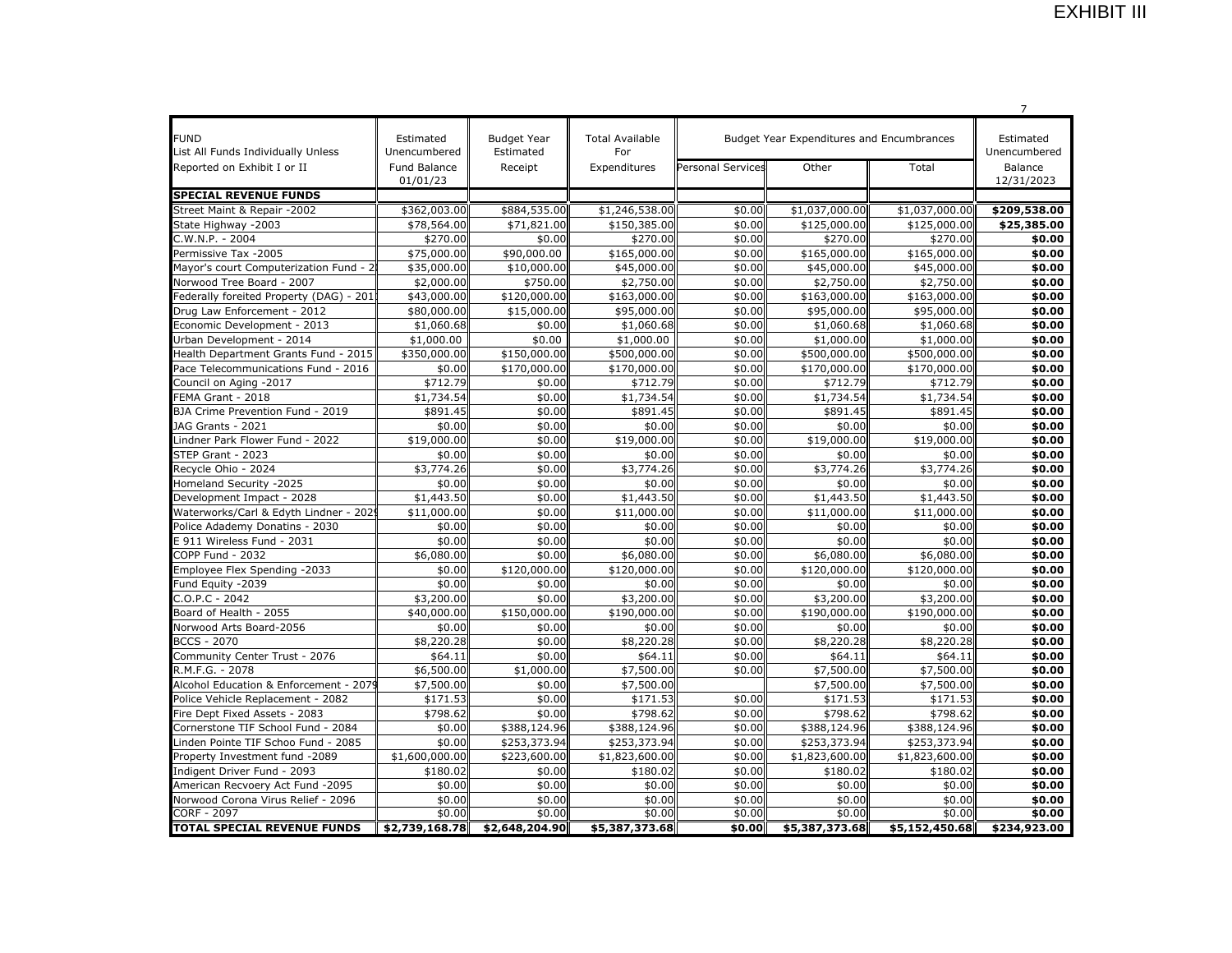| <b>FUND</b><br>Estimated<br><b>Budget Year</b><br><b>Total Available</b><br>Estimated<br>Budget Year Expenditures and Encumbrances<br>List All Funds Individually Unless<br>Unencumbered<br>Estimated<br>For<br>Unencumbered<br>Personal Services<br>Other<br>Reported on Exhibit I or II<br>Fund Balance<br>Receipt<br>Expenditures<br>Total<br><b>Balance</b><br>01/01/22<br>12/31/2022<br><b>DEBT SERVICE FUNDS</b><br>Cornerstone TIF - 3036<br>\$70,000.00<br>\$1,062,000.00<br>\$1,132,000.00<br>\$0.00<br>\$1,132,000.00<br>\$1,132,000.00<br>\$0.00<br>Central Parke TIF - 3074<br>\$75,000.00<br>\$292,000.00<br>\$367,000.00<br>\$0.00<br>\$367,000.00<br>\$367,000.00<br>\$0.00<br>\$567,000.00<br>Cornerstone Special Fund - 3086<br>\$1,195,481.00<br>\$1,762,481.00<br>\$0.00<br>\$1,762,481.00<br>\$1,762,481.00<br>\$0.00<br>\$1,801,000.00<br>\$1,801,000.00<br>\$0.00<br>\$1,801,000.00<br>\$0.00<br>Rookwood TIF - 3090<br>\$0.00<br>\$1,801,000.00<br>Rookwood School Fund - 3092<br>\$0.00<br>\$186,000.00<br>\$186,000.00<br>\$186,000.00<br>\$0.00<br>\$186,000.00<br>\$0.00<br><b>TOTAL DEBT SERVICE</b><br>\$70,000.00<br>\$3,908,000.00<br>\$5,248,481.00<br>\$0.00<br>\$5,248,481.00<br>\$5,248,481.00<br>\$0.00<br><b>CAPITAL PROJECTS FUNDS</b><br>\$770,940.00<br>inden Pointe TIF - 4037<br>\$800,000.00<br>\$1,570,940.00<br>\$0.00<br>\$1,570,940.00<br>\$1,570,940.00<br>\$0.00<br>Community Reinvest Area Fund - 4041<br>\$5,000.00<br>\$0.00<br>\$5,000.00<br>\$0.00<br>\$5,000.00<br>\$5,000.00<br>\$0.00<br>\$11,221.54<br>\$0.00<br>\$11,221.54<br>\$11,221.54<br>\$0.00<br>\$11,221.54<br>\$0.00<br>Parks & Rec Capital Projects - 4043<br>\$0.00<br>\$0.00<br>\$0.00<br>\$0.00<br>Capital Projects Fund I - 4046<br>\$0.00<br>\$0.00<br>\$0.00<br>\$0.00<br>\$0.00<br>\$0.00<br>\$0.00<br>\$0.00<br>\$0.00<br>\$0.00<br>Capital Projects Fund II - 4048<br>Capital Projects Fund III - 4049<br>\$0.00<br>\$0.00<br>\$0.00<br>\$0.00<br>\$0.00<br>\$0.00<br>\$0.00<br>\$0.00<br>\$0.00<br>\$0.00<br>\$0.00<br>0.00<br>\$0.00<br>\$0.00<br>General Improvements - 4068<br>inden Pointe Capital Impr - 4087<br>\$68,350.00<br>0.00<br>\$68,350.00<br>\$0.00<br>\$68,350.00<br>\$68,350.00<br>\$0.00<br>0.00<br>\$6,500.00<br>\$0.00<br>Fixed Assets - 4098<br>\$6,500.00<br>\$0.00<br>\$6,500.00<br>\$6,500.00<br><b>TOTAL CAPITAL PROJECTS FUNDS</b><br>\$770,940.00<br>\$891,071.54<br>\$1,662,011.54<br>\$0.00<br>\$1,662,011.54<br>\$0.00<br>\$0.00<br><b>PROPIETARY FUND TYPES</b><br><b>ENTERPRISE FUNDS</b><br>\$1,200,000.00<br>\$4,600,000.00<br>\$5,800,000.00<br>\$842,000.00<br>\$5,800,000.00<br>\$0.00<br>Water - 5050<br>\$4,958,000.00<br>Refuse Collections - 5051<br>\$400,000.00<br>\$1,650,000.00<br>\$2,050,000.00<br>\$0.00<br>\$2,050,000.00<br>\$2,050,000.00<br>\$0.00<br>Water Improvements Fund - 5052<br>\$0.00<br>\$0.00<br>\$0.00<br>\$0.00<br>\$0.00<br>\$0.00<br>\$0.00<br>\$127,000.00<br>\$25,000.00<br>\$152,000.00<br>\$0.00<br>\$152,000.00<br>\$152,000.00<br>Water Trust - 5072<br>\$0.00<br><b>TOTAL ENTERPRISE FUNDS</b><br>\$1,727,000.00<br>\$6,275,000.00<br>\$8,002,000.00<br>\$842,000.00<br>\$7,160,000.00<br>\$8,002,000.00<br>\$0.00<br><b>INTERNAL SERVICE FUNDS</b><br>\$0.00<br>\$0.00<br>\$0.00<br>\$0.00<br>\$0.00<br>\$0.00<br>\$0.00<br><b>TOTAL INTERNAL SERVICE FUNDS</b><br>\$0.00<br>\$0.00<br>\$0.00<br>\$0.00<br>\$0.00<br>\$0.00<br>\$0.00<br><b>FIDUCIARY FUND TYPES</b><br><b>TRUST FUNDS</b><br>NORWOOD AGENCY FUND-8053<br>\$876.98<br>\$0.00<br>\$876.98<br>\$0.00<br>\$876.98<br>\$876.98<br>\$0.00<br>NORWOOD ENERGY SPA-8054<br>\$32,000.00<br>\$190,000.00<br>\$222,000.00<br>\$0.00<br>\$222,000.00<br>\$222,000.00<br>\$0.00<br>\$5,400,000.00<br>\$850,000.00<br>\$6,250,000.00<br>\$0.00<br>\$6,250,000.00<br>\$6,250,000.00<br>\$0.00<br>Sewage - 8061<br>STORM WATER MANAGEMENT-8062<br>\$94,000.00<br>\$0.00<br>\$94,000.00<br>\$0.00<br>\$94,000.00<br>\$94,000.00<br>\$0.00<br>\$15,000.00<br>\$2,300.00<br>\$17,300.00<br>\$0.00<br>\$17,300.00<br>\$17,300.00<br>\$0.00<br>Building Code Assessment - 8081<br>\$30,000.00<br>\$15,000.00<br>\$45,000.00<br>\$0.00<br>\$45,000.00<br>\$45,000.00<br>\$0.00<br>Fire Agency Fund - 8088<br>\$0.00<br>\$0.00<br>Linden Pointe Agency Fund - 8099<br>\$0.00<br>\$0.00<br>\$0.00<br>\$0.00<br>\$0.00<br>\$1,009,176.98<br>\$5,620,000.00<br>\$6,629,176.98<br>\$6,629,176.98<br>\$6,629,176.98<br><b>TOTAL TRUST FUNDS</b><br>\$0.00<br>\$0.00<br><b>TOTAL FOR MEMORANDUM ONLY</b><br>\$6,436,417<br>\$19,222,145<br>\$26,929,043<br>\$842,000<br>\$24,425,032<br>\$26,694,120<br>\$234,923.00 |  |  |  |  | 8 |
|-------------------------------------------------------------------------------------------------------------------------------------------------------------------------------------------------------------------------------------------------------------------------------------------------------------------------------------------------------------------------------------------------------------------------------------------------------------------------------------------------------------------------------------------------------------------------------------------------------------------------------------------------------------------------------------------------------------------------------------------------------------------------------------------------------------------------------------------------------------------------------------------------------------------------------------------------------------------------------------------------------------------------------------------------------------------------------------------------------------------------------------------------------------------------------------------------------------------------------------------------------------------------------------------------------------------------------------------------------------------------------------------------------------------------------------------------------------------------------------------------------------------------------------------------------------------------------------------------------------------------------------------------------------------------------------------------------------------------------------------------------------------------------------------------------------------------------------------------------------------------------------------------------------------------------------------------------------------------------------------------------------------------------------------------------------------------------------------------------------------------------------------------------------------------------------------------------------------------------------------------------------------------------------------------------------------------------------------------------------------------------------------------------------------------------------------------------------------------------------------------------------------------------------------------------------------------------------------------------------------------------------------------------------------------------------------------------------------------------------------------------------------------------------------------------------------------------------------------------------------------------------------------------------------------------------------------------------------------------------------------------------------------------------------------------------------------------------------------------------------------------------------------------------------------------------------------------------------------------------------------------------------------------------------------------------------------------------------------------------------------------------------------------------------------------------------------------------------------------------------------------------------------------------------------------------------------------------------------------------------------------------------------------------------------------------------------------------------------------------------------------------------------------------------------------------------------------------------------------------------------------------------------------------------------------------------------------------------------------------------------------------------------------------------------------------------------------------------------------------------------------------------------------------------------------------------------------------------------------------------------------------------------------------------------------------------------------------------------------------------------------------------------------------------------------------------------------------------------------------------------------------------------------------------------------------------------------------------------------------------------------------------------------------------|--|--|--|--|---|
|                                                                                                                                                                                                                                                                                                                                                                                                                                                                                                                                                                                                                                                                                                                                                                                                                                                                                                                                                                                                                                                                                                                                                                                                                                                                                                                                                                                                                                                                                                                                                                                                                                                                                                                                                                                                                                                                                                                                                                                                                                                                                                                                                                                                                                                                                                                                                                                                                                                                                                                                                                                                                                                                                                                                                                                                                                                                                                                                                                                                                                                                                                                                                                                                                                                                                                                                                                                                                                                                                                                                                                                                                                                                                                                                                                                                                                                                                                                                                                                                                                                                                                                                                                                                                                                                                                                                                                                                                                                                                                                                                                                                                                                                   |  |  |  |  |   |
|                                                                                                                                                                                                                                                                                                                                                                                                                                                                                                                                                                                                                                                                                                                                                                                                                                                                                                                                                                                                                                                                                                                                                                                                                                                                                                                                                                                                                                                                                                                                                                                                                                                                                                                                                                                                                                                                                                                                                                                                                                                                                                                                                                                                                                                                                                                                                                                                                                                                                                                                                                                                                                                                                                                                                                                                                                                                                                                                                                                                                                                                                                                                                                                                                                                                                                                                                                                                                                                                                                                                                                                                                                                                                                                                                                                                                                                                                                                                                                                                                                                                                                                                                                                                                                                                                                                                                                                                                                                                                                                                                                                                                                                                   |  |  |  |  |   |
|                                                                                                                                                                                                                                                                                                                                                                                                                                                                                                                                                                                                                                                                                                                                                                                                                                                                                                                                                                                                                                                                                                                                                                                                                                                                                                                                                                                                                                                                                                                                                                                                                                                                                                                                                                                                                                                                                                                                                                                                                                                                                                                                                                                                                                                                                                                                                                                                                                                                                                                                                                                                                                                                                                                                                                                                                                                                                                                                                                                                                                                                                                                                                                                                                                                                                                                                                                                                                                                                                                                                                                                                                                                                                                                                                                                                                                                                                                                                                                                                                                                                                                                                                                                                                                                                                                                                                                                                                                                                                                                                                                                                                                                                   |  |  |  |  |   |
|                                                                                                                                                                                                                                                                                                                                                                                                                                                                                                                                                                                                                                                                                                                                                                                                                                                                                                                                                                                                                                                                                                                                                                                                                                                                                                                                                                                                                                                                                                                                                                                                                                                                                                                                                                                                                                                                                                                                                                                                                                                                                                                                                                                                                                                                                                                                                                                                                                                                                                                                                                                                                                                                                                                                                                                                                                                                                                                                                                                                                                                                                                                                                                                                                                                                                                                                                                                                                                                                                                                                                                                                                                                                                                                                                                                                                                                                                                                                                                                                                                                                                                                                                                                                                                                                                                                                                                                                                                                                                                                                                                                                                                                                   |  |  |  |  |   |
|                                                                                                                                                                                                                                                                                                                                                                                                                                                                                                                                                                                                                                                                                                                                                                                                                                                                                                                                                                                                                                                                                                                                                                                                                                                                                                                                                                                                                                                                                                                                                                                                                                                                                                                                                                                                                                                                                                                                                                                                                                                                                                                                                                                                                                                                                                                                                                                                                                                                                                                                                                                                                                                                                                                                                                                                                                                                                                                                                                                                                                                                                                                                                                                                                                                                                                                                                                                                                                                                                                                                                                                                                                                                                                                                                                                                                                                                                                                                                                                                                                                                                                                                                                                                                                                                                                                                                                                                                                                                                                                                                                                                                                                                   |  |  |  |  |   |
|                                                                                                                                                                                                                                                                                                                                                                                                                                                                                                                                                                                                                                                                                                                                                                                                                                                                                                                                                                                                                                                                                                                                                                                                                                                                                                                                                                                                                                                                                                                                                                                                                                                                                                                                                                                                                                                                                                                                                                                                                                                                                                                                                                                                                                                                                                                                                                                                                                                                                                                                                                                                                                                                                                                                                                                                                                                                                                                                                                                                                                                                                                                                                                                                                                                                                                                                                                                                                                                                                                                                                                                                                                                                                                                                                                                                                                                                                                                                                                                                                                                                                                                                                                                                                                                                                                                                                                                                                                                                                                                                                                                                                                                                   |  |  |  |  |   |
|                                                                                                                                                                                                                                                                                                                                                                                                                                                                                                                                                                                                                                                                                                                                                                                                                                                                                                                                                                                                                                                                                                                                                                                                                                                                                                                                                                                                                                                                                                                                                                                                                                                                                                                                                                                                                                                                                                                                                                                                                                                                                                                                                                                                                                                                                                                                                                                                                                                                                                                                                                                                                                                                                                                                                                                                                                                                                                                                                                                                                                                                                                                                                                                                                                                                                                                                                                                                                                                                                                                                                                                                                                                                                                                                                                                                                                                                                                                                                                                                                                                                                                                                                                                                                                                                                                                                                                                                                                                                                                                                                                                                                                                                   |  |  |  |  |   |
|                                                                                                                                                                                                                                                                                                                                                                                                                                                                                                                                                                                                                                                                                                                                                                                                                                                                                                                                                                                                                                                                                                                                                                                                                                                                                                                                                                                                                                                                                                                                                                                                                                                                                                                                                                                                                                                                                                                                                                                                                                                                                                                                                                                                                                                                                                                                                                                                                                                                                                                                                                                                                                                                                                                                                                                                                                                                                                                                                                                                                                                                                                                                                                                                                                                                                                                                                                                                                                                                                                                                                                                                                                                                                                                                                                                                                                                                                                                                                                                                                                                                                                                                                                                                                                                                                                                                                                                                                                                                                                                                                                                                                                                                   |  |  |  |  |   |
|                                                                                                                                                                                                                                                                                                                                                                                                                                                                                                                                                                                                                                                                                                                                                                                                                                                                                                                                                                                                                                                                                                                                                                                                                                                                                                                                                                                                                                                                                                                                                                                                                                                                                                                                                                                                                                                                                                                                                                                                                                                                                                                                                                                                                                                                                                                                                                                                                                                                                                                                                                                                                                                                                                                                                                                                                                                                                                                                                                                                                                                                                                                                                                                                                                                                                                                                                                                                                                                                                                                                                                                                                                                                                                                                                                                                                                                                                                                                                                                                                                                                                                                                                                                                                                                                                                                                                                                                                                                                                                                                                                                                                                                                   |  |  |  |  |   |
|                                                                                                                                                                                                                                                                                                                                                                                                                                                                                                                                                                                                                                                                                                                                                                                                                                                                                                                                                                                                                                                                                                                                                                                                                                                                                                                                                                                                                                                                                                                                                                                                                                                                                                                                                                                                                                                                                                                                                                                                                                                                                                                                                                                                                                                                                                                                                                                                                                                                                                                                                                                                                                                                                                                                                                                                                                                                                                                                                                                                                                                                                                                                                                                                                                                                                                                                                                                                                                                                                                                                                                                                                                                                                                                                                                                                                                                                                                                                                                                                                                                                                                                                                                                                                                                                                                                                                                                                                                                                                                                                                                                                                                                                   |  |  |  |  |   |
|                                                                                                                                                                                                                                                                                                                                                                                                                                                                                                                                                                                                                                                                                                                                                                                                                                                                                                                                                                                                                                                                                                                                                                                                                                                                                                                                                                                                                                                                                                                                                                                                                                                                                                                                                                                                                                                                                                                                                                                                                                                                                                                                                                                                                                                                                                                                                                                                                                                                                                                                                                                                                                                                                                                                                                                                                                                                                                                                                                                                                                                                                                                                                                                                                                                                                                                                                                                                                                                                                                                                                                                                                                                                                                                                                                                                                                                                                                                                                                                                                                                                                                                                                                                                                                                                                                                                                                                                                                                                                                                                                                                                                                                                   |  |  |  |  |   |
|                                                                                                                                                                                                                                                                                                                                                                                                                                                                                                                                                                                                                                                                                                                                                                                                                                                                                                                                                                                                                                                                                                                                                                                                                                                                                                                                                                                                                                                                                                                                                                                                                                                                                                                                                                                                                                                                                                                                                                                                                                                                                                                                                                                                                                                                                                                                                                                                                                                                                                                                                                                                                                                                                                                                                                                                                                                                                                                                                                                                                                                                                                                                                                                                                                                                                                                                                                                                                                                                                                                                                                                                                                                                                                                                                                                                                                                                                                                                                                                                                                                                                                                                                                                                                                                                                                                                                                                                                                                                                                                                                                                                                                                                   |  |  |  |  |   |
|                                                                                                                                                                                                                                                                                                                                                                                                                                                                                                                                                                                                                                                                                                                                                                                                                                                                                                                                                                                                                                                                                                                                                                                                                                                                                                                                                                                                                                                                                                                                                                                                                                                                                                                                                                                                                                                                                                                                                                                                                                                                                                                                                                                                                                                                                                                                                                                                                                                                                                                                                                                                                                                                                                                                                                                                                                                                                                                                                                                                                                                                                                                                                                                                                                                                                                                                                                                                                                                                                                                                                                                                                                                                                                                                                                                                                                                                                                                                                                                                                                                                                                                                                                                                                                                                                                                                                                                                                                                                                                                                                                                                                                                                   |  |  |  |  |   |
|                                                                                                                                                                                                                                                                                                                                                                                                                                                                                                                                                                                                                                                                                                                                                                                                                                                                                                                                                                                                                                                                                                                                                                                                                                                                                                                                                                                                                                                                                                                                                                                                                                                                                                                                                                                                                                                                                                                                                                                                                                                                                                                                                                                                                                                                                                                                                                                                                                                                                                                                                                                                                                                                                                                                                                                                                                                                                                                                                                                                                                                                                                                                                                                                                                                                                                                                                                                                                                                                                                                                                                                                                                                                                                                                                                                                                                                                                                                                                                                                                                                                                                                                                                                                                                                                                                                                                                                                                                                                                                                                                                                                                                                                   |  |  |  |  |   |
|                                                                                                                                                                                                                                                                                                                                                                                                                                                                                                                                                                                                                                                                                                                                                                                                                                                                                                                                                                                                                                                                                                                                                                                                                                                                                                                                                                                                                                                                                                                                                                                                                                                                                                                                                                                                                                                                                                                                                                                                                                                                                                                                                                                                                                                                                                                                                                                                                                                                                                                                                                                                                                                                                                                                                                                                                                                                                                                                                                                                                                                                                                                                                                                                                                                                                                                                                                                                                                                                                                                                                                                                                                                                                                                                                                                                                                                                                                                                                                                                                                                                                                                                                                                                                                                                                                                                                                                                                                                                                                                                                                                                                                                                   |  |  |  |  |   |
|                                                                                                                                                                                                                                                                                                                                                                                                                                                                                                                                                                                                                                                                                                                                                                                                                                                                                                                                                                                                                                                                                                                                                                                                                                                                                                                                                                                                                                                                                                                                                                                                                                                                                                                                                                                                                                                                                                                                                                                                                                                                                                                                                                                                                                                                                                                                                                                                                                                                                                                                                                                                                                                                                                                                                                                                                                                                                                                                                                                                                                                                                                                                                                                                                                                                                                                                                                                                                                                                                                                                                                                                                                                                                                                                                                                                                                                                                                                                                                                                                                                                                                                                                                                                                                                                                                                                                                                                                                                                                                                                                                                                                                                                   |  |  |  |  |   |
|                                                                                                                                                                                                                                                                                                                                                                                                                                                                                                                                                                                                                                                                                                                                                                                                                                                                                                                                                                                                                                                                                                                                                                                                                                                                                                                                                                                                                                                                                                                                                                                                                                                                                                                                                                                                                                                                                                                                                                                                                                                                                                                                                                                                                                                                                                                                                                                                                                                                                                                                                                                                                                                                                                                                                                                                                                                                                                                                                                                                                                                                                                                                                                                                                                                                                                                                                                                                                                                                                                                                                                                                                                                                                                                                                                                                                                                                                                                                                                                                                                                                                                                                                                                                                                                                                                                                                                                                                                                                                                                                                                                                                                                                   |  |  |  |  |   |
|                                                                                                                                                                                                                                                                                                                                                                                                                                                                                                                                                                                                                                                                                                                                                                                                                                                                                                                                                                                                                                                                                                                                                                                                                                                                                                                                                                                                                                                                                                                                                                                                                                                                                                                                                                                                                                                                                                                                                                                                                                                                                                                                                                                                                                                                                                                                                                                                                                                                                                                                                                                                                                                                                                                                                                                                                                                                                                                                                                                                                                                                                                                                                                                                                                                                                                                                                                                                                                                                                                                                                                                                                                                                                                                                                                                                                                                                                                                                                                                                                                                                                                                                                                                                                                                                                                                                                                                                                                                                                                                                                                                                                                                                   |  |  |  |  |   |
|                                                                                                                                                                                                                                                                                                                                                                                                                                                                                                                                                                                                                                                                                                                                                                                                                                                                                                                                                                                                                                                                                                                                                                                                                                                                                                                                                                                                                                                                                                                                                                                                                                                                                                                                                                                                                                                                                                                                                                                                                                                                                                                                                                                                                                                                                                                                                                                                                                                                                                                                                                                                                                                                                                                                                                                                                                                                                                                                                                                                                                                                                                                                                                                                                                                                                                                                                                                                                                                                                                                                                                                                                                                                                                                                                                                                                                                                                                                                                                                                                                                                                                                                                                                                                                                                                                                                                                                                                                                                                                                                                                                                                                                                   |  |  |  |  |   |
|                                                                                                                                                                                                                                                                                                                                                                                                                                                                                                                                                                                                                                                                                                                                                                                                                                                                                                                                                                                                                                                                                                                                                                                                                                                                                                                                                                                                                                                                                                                                                                                                                                                                                                                                                                                                                                                                                                                                                                                                                                                                                                                                                                                                                                                                                                                                                                                                                                                                                                                                                                                                                                                                                                                                                                                                                                                                                                                                                                                                                                                                                                                                                                                                                                                                                                                                                                                                                                                                                                                                                                                                                                                                                                                                                                                                                                                                                                                                                                                                                                                                                                                                                                                                                                                                                                                                                                                                                                                                                                                                                                                                                                                                   |  |  |  |  |   |
|                                                                                                                                                                                                                                                                                                                                                                                                                                                                                                                                                                                                                                                                                                                                                                                                                                                                                                                                                                                                                                                                                                                                                                                                                                                                                                                                                                                                                                                                                                                                                                                                                                                                                                                                                                                                                                                                                                                                                                                                                                                                                                                                                                                                                                                                                                                                                                                                                                                                                                                                                                                                                                                                                                                                                                                                                                                                                                                                                                                                                                                                                                                                                                                                                                                                                                                                                                                                                                                                                                                                                                                                                                                                                                                                                                                                                                                                                                                                                                                                                                                                                                                                                                                                                                                                                                                                                                                                                                                                                                                                                                                                                                                                   |  |  |  |  |   |
|                                                                                                                                                                                                                                                                                                                                                                                                                                                                                                                                                                                                                                                                                                                                                                                                                                                                                                                                                                                                                                                                                                                                                                                                                                                                                                                                                                                                                                                                                                                                                                                                                                                                                                                                                                                                                                                                                                                                                                                                                                                                                                                                                                                                                                                                                                                                                                                                                                                                                                                                                                                                                                                                                                                                                                                                                                                                                                                                                                                                                                                                                                                                                                                                                                                                                                                                                                                                                                                                                                                                                                                                                                                                                                                                                                                                                                                                                                                                                                                                                                                                                                                                                                                                                                                                                                                                                                                                                                                                                                                                                                                                                                                                   |  |  |  |  |   |
|                                                                                                                                                                                                                                                                                                                                                                                                                                                                                                                                                                                                                                                                                                                                                                                                                                                                                                                                                                                                                                                                                                                                                                                                                                                                                                                                                                                                                                                                                                                                                                                                                                                                                                                                                                                                                                                                                                                                                                                                                                                                                                                                                                                                                                                                                                                                                                                                                                                                                                                                                                                                                                                                                                                                                                                                                                                                                                                                                                                                                                                                                                                                                                                                                                                                                                                                                                                                                                                                                                                                                                                                                                                                                                                                                                                                                                                                                                                                                                                                                                                                                                                                                                                                                                                                                                                                                                                                                                                                                                                                                                                                                                                                   |  |  |  |  |   |
|                                                                                                                                                                                                                                                                                                                                                                                                                                                                                                                                                                                                                                                                                                                                                                                                                                                                                                                                                                                                                                                                                                                                                                                                                                                                                                                                                                                                                                                                                                                                                                                                                                                                                                                                                                                                                                                                                                                                                                                                                                                                                                                                                                                                                                                                                                                                                                                                                                                                                                                                                                                                                                                                                                                                                                                                                                                                                                                                                                                                                                                                                                                                                                                                                                                                                                                                                                                                                                                                                                                                                                                                                                                                                                                                                                                                                                                                                                                                                                                                                                                                                                                                                                                                                                                                                                                                                                                                                                                                                                                                                                                                                                                                   |  |  |  |  |   |
|                                                                                                                                                                                                                                                                                                                                                                                                                                                                                                                                                                                                                                                                                                                                                                                                                                                                                                                                                                                                                                                                                                                                                                                                                                                                                                                                                                                                                                                                                                                                                                                                                                                                                                                                                                                                                                                                                                                                                                                                                                                                                                                                                                                                                                                                                                                                                                                                                                                                                                                                                                                                                                                                                                                                                                                                                                                                                                                                                                                                                                                                                                                                                                                                                                                                                                                                                                                                                                                                                                                                                                                                                                                                                                                                                                                                                                                                                                                                                                                                                                                                                                                                                                                                                                                                                                                                                                                                                                                                                                                                                                                                                                                                   |  |  |  |  |   |
|                                                                                                                                                                                                                                                                                                                                                                                                                                                                                                                                                                                                                                                                                                                                                                                                                                                                                                                                                                                                                                                                                                                                                                                                                                                                                                                                                                                                                                                                                                                                                                                                                                                                                                                                                                                                                                                                                                                                                                                                                                                                                                                                                                                                                                                                                                                                                                                                                                                                                                                                                                                                                                                                                                                                                                                                                                                                                                                                                                                                                                                                                                                                                                                                                                                                                                                                                                                                                                                                                                                                                                                                                                                                                                                                                                                                                                                                                                                                                                                                                                                                                                                                                                                                                                                                                                                                                                                                                                                                                                                                                                                                                                                                   |  |  |  |  |   |
|                                                                                                                                                                                                                                                                                                                                                                                                                                                                                                                                                                                                                                                                                                                                                                                                                                                                                                                                                                                                                                                                                                                                                                                                                                                                                                                                                                                                                                                                                                                                                                                                                                                                                                                                                                                                                                                                                                                                                                                                                                                                                                                                                                                                                                                                                                                                                                                                                                                                                                                                                                                                                                                                                                                                                                                                                                                                                                                                                                                                                                                                                                                                                                                                                                                                                                                                                                                                                                                                                                                                                                                                                                                                                                                                                                                                                                                                                                                                                                                                                                                                                                                                                                                                                                                                                                                                                                                                                                                                                                                                                                                                                                                                   |  |  |  |  |   |
|                                                                                                                                                                                                                                                                                                                                                                                                                                                                                                                                                                                                                                                                                                                                                                                                                                                                                                                                                                                                                                                                                                                                                                                                                                                                                                                                                                                                                                                                                                                                                                                                                                                                                                                                                                                                                                                                                                                                                                                                                                                                                                                                                                                                                                                                                                                                                                                                                                                                                                                                                                                                                                                                                                                                                                                                                                                                                                                                                                                                                                                                                                                                                                                                                                                                                                                                                                                                                                                                                                                                                                                                                                                                                                                                                                                                                                                                                                                                                                                                                                                                                                                                                                                                                                                                                                                                                                                                                                                                                                                                                                                                                                                                   |  |  |  |  |   |
|                                                                                                                                                                                                                                                                                                                                                                                                                                                                                                                                                                                                                                                                                                                                                                                                                                                                                                                                                                                                                                                                                                                                                                                                                                                                                                                                                                                                                                                                                                                                                                                                                                                                                                                                                                                                                                                                                                                                                                                                                                                                                                                                                                                                                                                                                                                                                                                                                                                                                                                                                                                                                                                                                                                                                                                                                                                                                                                                                                                                                                                                                                                                                                                                                                                                                                                                                                                                                                                                                                                                                                                                                                                                                                                                                                                                                                                                                                                                                                                                                                                                                                                                                                                                                                                                                                                                                                                                                                                                                                                                                                                                                                                                   |  |  |  |  |   |
|                                                                                                                                                                                                                                                                                                                                                                                                                                                                                                                                                                                                                                                                                                                                                                                                                                                                                                                                                                                                                                                                                                                                                                                                                                                                                                                                                                                                                                                                                                                                                                                                                                                                                                                                                                                                                                                                                                                                                                                                                                                                                                                                                                                                                                                                                                                                                                                                                                                                                                                                                                                                                                                                                                                                                                                                                                                                                                                                                                                                                                                                                                                                                                                                                                                                                                                                                                                                                                                                                                                                                                                                                                                                                                                                                                                                                                                                                                                                                                                                                                                                                                                                                                                                                                                                                                                                                                                                                                                                                                                                                                                                                                                                   |  |  |  |  |   |
|                                                                                                                                                                                                                                                                                                                                                                                                                                                                                                                                                                                                                                                                                                                                                                                                                                                                                                                                                                                                                                                                                                                                                                                                                                                                                                                                                                                                                                                                                                                                                                                                                                                                                                                                                                                                                                                                                                                                                                                                                                                                                                                                                                                                                                                                                                                                                                                                                                                                                                                                                                                                                                                                                                                                                                                                                                                                                                                                                                                                                                                                                                                                                                                                                                                                                                                                                                                                                                                                                                                                                                                                                                                                                                                                                                                                                                                                                                                                                                                                                                                                                                                                                                                                                                                                                                                                                                                                                                                                                                                                                                                                                                                                   |  |  |  |  |   |
|                                                                                                                                                                                                                                                                                                                                                                                                                                                                                                                                                                                                                                                                                                                                                                                                                                                                                                                                                                                                                                                                                                                                                                                                                                                                                                                                                                                                                                                                                                                                                                                                                                                                                                                                                                                                                                                                                                                                                                                                                                                                                                                                                                                                                                                                                                                                                                                                                                                                                                                                                                                                                                                                                                                                                                                                                                                                                                                                                                                                                                                                                                                                                                                                                                                                                                                                                                                                                                                                                                                                                                                                                                                                                                                                                                                                                                                                                                                                                                                                                                                                                                                                                                                                                                                                                                                                                                                                                                                                                                                                                                                                                                                                   |  |  |  |  |   |
|                                                                                                                                                                                                                                                                                                                                                                                                                                                                                                                                                                                                                                                                                                                                                                                                                                                                                                                                                                                                                                                                                                                                                                                                                                                                                                                                                                                                                                                                                                                                                                                                                                                                                                                                                                                                                                                                                                                                                                                                                                                                                                                                                                                                                                                                                                                                                                                                                                                                                                                                                                                                                                                                                                                                                                                                                                                                                                                                                                                                                                                                                                                                                                                                                                                                                                                                                                                                                                                                                                                                                                                                                                                                                                                                                                                                                                                                                                                                                                                                                                                                                                                                                                                                                                                                                                                                                                                                                                                                                                                                                                                                                                                                   |  |  |  |  |   |
|                                                                                                                                                                                                                                                                                                                                                                                                                                                                                                                                                                                                                                                                                                                                                                                                                                                                                                                                                                                                                                                                                                                                                                                                                                                                                                                                                                                                                                                                                                                                                                                                                                                                                                                                                                                                                                                                                                                                                                                                                                                                                                                                                                                                                                                                                                                                                                                                                                                                                                                                                                                                                                                                                                                                                                                                                                                                                                                                                                                                                                                                                                                                                                                                                                                                                                                                                                                                                                                                                                                                                                                                                                                                                                                                                                                                                                                                                                                                                                                                                                                                                                                                                                                                                                                                                                                                                                                                                                                                                                                                                                                                                                                                   |  |  |  |  |   |
|                                                                                                                                                                                                                                                                                                                                                                                                                                                                                                                                                                                                                                                                                                                                                                                                                                                                                                                                                                                                                                                                                                                                                                                                                                                                                                                                                                                                                                                                                                                                                                                                                                                                                                                                                                                                                                                                                                                                                                                                                                                                                                                                                                                                                                                                                                                                                                                                                                                                                                                                                                                                                                                                                                                                                                                                                                                                                                                                                                                                                                                                                                                                                                                                                                                                                                                                                                                                                                                                                                                                                                                                                                                                                                                                                                                                                                                                                                                                                                                                                                                                                                                                                                                                                                                                                                                                                                                                                                                                                                                                                                                                                                                                   |  |  |  |  |   |
|                                                                                                                                                                                                                                                                                                                                                                                                                                                                                                                                                                                                                                                                                                                                                                                                                                                                                                                                                                                                                                                                                                                                                                                                                                                                                                                                                                                                                                                                                                                                                                                                                                                                                                                                                                                                                                                                                                                                                                                                                                                                                                                                                                                                                                                                                                                                                                                                                                                                                                                                                                                                                                                                                                                                                                                                                                                                                                                                                                                                                                                                                                                                                                                                                                                                                                                                                                                                                                                                                                                                                                                                                                                                                                                                                                                                                                                                                                                                                                                                                                                                                                                                                                                                                                                                                                                                                                                                                                                                                                                                                                                                                                                                   |  |  |  |  |   |
|                                                                                                                                                                                                                                                                                                                                                                                                                                                                                                                                                                                                                                                                                                                                                                                                                                                                                                                                                                                                                                                                                                                                                                                                                                                                                                                                                                                                                                                                                                                                                                                                                                                                                                                                                                                                                                                                                                                                                                                                                                                                                                                                                                                                                                                                                                                                                                                                                                                                                                                                                                                                                                                                                                                                                                                                                                                                                                                                                                                                                                                                                                                                                                                                                                                                                                                                                                                                                                                                                                                                                                                                                                                                                                                                                                                                                                                                                                                                                                                                                                                                                                                                                                                                                                                                                                                                                                                                                                                                                                                                                                                                                                                                   |  |  |  |  |   |
|                                                                                                                                                                                                                                                                                                                                                                                                                                                                                                                                                                                                                                                                                                                                                                                                                                                                                                                                                                                                                                                                                                                                                                                                                                                                                                                                                                                                                                                                                                                                                                                                                                                                                                                                                                                                                                                                                                                                                                                                                                                                                                                                                                                                                                                                                                                                                                                                                                                                                                                                                                                                                                                                                                                                                                                                                                                                                                                                                                                                                                                                                                                                                                                                                                                                                                                                                                                                                                                                                                                                                                                                                                                                                                                                                                                                                                                                                                                                                                                                                                                                                                                                                                                                                                                                                                                                                                                                                                                                                                                                                                                                                                                                   |  |  |  |  |   |
|                                                                                                                                                                                                                                                                                                                                                                                                                                                                                                                                                                                                                                                                                                                                                                                                                                                                                                                                                                                                                                                                                                                                                                                                                                                                                                                                                                                                                                                                                                                                                                                                                                                                                                                                                                                                                                                                                                                                                                                                                                                                                                                                                                                                                                                                                                                                                                                                                                                                                                                                                                                                                                                                                                                                                                                                                                                                                                                                                                                                                                                                                                                                                                                                                                                                                                                                                                                                                                                                                                                                                                                                                                                                                                                                                                                                                                                                                                                                                                                                                                                                                                                                                                                                                                                                                                                                                                                                                                                                                                                                                                                                                                                                   |  |  |  |  |   |
|                                                                                                                                                                                                                                                                                                                                                                                                                                                                                                                                                                                                                                                                                                                                                                                                                                                                                                                                                                                                                                                                                                                                                                                                                                                                                                                                                                                                                                                                                                                                                                                                                                                                                                                                                                                                                                                                                                                                                                                                                                                                                                                                                                                                                                                                                                                                                                                                                                                                                                                                                                                                                                                                                                                                                                                                                                                                                                                                                                                                                                                                                                                                                                                                                                                                                                                                                                                                                                                                                                                                                                                                                                                                                                                                                                                                                                                                                                                                                                                                                                                                                                                                                                                                                                                                                                                                                                                                                                                                                                                                                                                                                                                                   |  |  |  |  |   |
|                                                                                                                                                                                                                                                                                                                                                                                                                                                                                                                                                                                                                                                                                                                                                                                                                                                                                                                                                                                                                                                                                                                                                                                                                                                                                                                                                                                                                                                                                                                                                                                                                                                                                                                                                                                                                                                                                                                                                                                                                                                                                                                                                                                                                                                                                                                                                                                                                                                                                                                                                                                                                                                                                                                                                                                                                                                                                                                                                                                                                                                                                                                                                                                                                                                                                                                                                                                                                                                                                                                                                                                                                                                                                                                                                                                                                                                                                                                                                                                                                                                                                                                                                                                                                                                                                                                                                                                                                                                                                                                                                                                                                                                                   |  |  |  |  |   |
|                                                                                                                                                                                                                                                                                                                                                                                                                                                                                                                                                                                                                                                                                                                                                                                                                                                                                                                                                                                                                                                                                                                                                                                                                                                                                                                                                                                                                                                                                                                                                                                                                                                                                                                                                                                                                                                                                                                                                                                                                                                                                                                                                                                                                                                                                                                                                                                                                                                                                                                                                                                                                                                                                                                                                                                                                                                                                                                                                                                                                                                                                                                                                                                                                                                                                                                                                                                                                                                                                                                                                                                                                                                                                                                                                                                                                                                                                                                                                                                                                                                                                                                                                                                                                                                                                                                                                                                                                                                                                                                                                                                                                                                                   |  |  |  |  |   |
|                                                                                                                                                                                                                                                                                                                                                                                                                                                                                                                                                                                                                                                                                                                                                                                                                                                                                                                                                                                                                                                                                                                                                                                                                                                                                                                                                                                                                                                                                                                                                                                                                                                                                                                                                                                                                                                                                                                                                                                                                                                                                                                                                                                                                                                                                                                                                                                                                                                                                                                                                                                                                                                                                                                                                                                                                                                                                                                                                                                                                                                                                                                                                                                                                                                                                                                                                                                                                                                                                                                                                                                                                                                                                                                                                                                                                                                                                                                                                                                                                                                                                                                                                                                                                                                                                                                                                                                                                                                                                                                                                                                                                                                                   |  |  |  |  |   |
|                                                                                                                                                                                                                                                                                                                                                                                                                                                                                                                                                                                                                                                                                                                                                                                                                                                                                                                                                                                                                                                                                                                                                                                                                                                                                                                                                                                                                                                                                                                                                                                                                                                                                                                                                                                                                                                                                                                                                                                                                                                                                                                                                                                                                                                                                                                                                                                                                                                                                                                                                                                                                                                                                                                                                                                                                                                                                                                                                                                                                                                                                                                                                                                                                                                                                                                                                                                                                                                                                                                                                                                                                                                                                                                                                                                                                                                                                                                                                                                                                                                                                                                                                                                                                                                                                                                                                                                                                                                                                                                                                                                                                                                                   |  |  |  |  |   |
|                                                                                                                                                                                                                                                                                                                                                                                                                                                                                                                                                                                                                                                                                                                                                                                                                                                                                                                                                                                                                                                                                                                                                                                                                                                                                                                                                                                                                                                                                                                                                                                                                                                                                                                                                                                                                                                                                                                                                                                                                                                                                                                                                                                                                                                                                                                                                                                                                                                                                                                                                                                                                                                                                                                                                                                                                                                                                                                                                                                                                                                                                                                                                                                                                                                                                                                                                                                                                                                                                                                                                                                                                                                                                                                                                                                                                                                                                                                                                                                                                                                                                                                                                                                                                                                                                                                                                                                                                                                                                                                                                                                                                                                                   |  |  |  |  |   |
|                                                                                                                                                                                                                                                                                                                                                                                                                                                                                                                                                                                                                                                                                                                                                                                                                                                                                                                                                                                                                                                                                                                                                                                                                                                                                                                                                                                                                                                                                                                                                                                                                                                                                                                                                                                                                                                                                                                                                                                                                                                                                                                                                                                                                                                                                                                                                                                                                                                                                                                                                                                                                                                                                                                                                                                                                                                                                                                                                                                                                                                                                                                                                                                                                                                                                                                                                                                                                                                                                                                                                                                                                                                                                                                                                                                                                                                                                                                                                                                                                                                                                                                                                                                                                                                                                                                                                                                                                                                                                                                                                                                                                                                                   |  |  |  |  |   |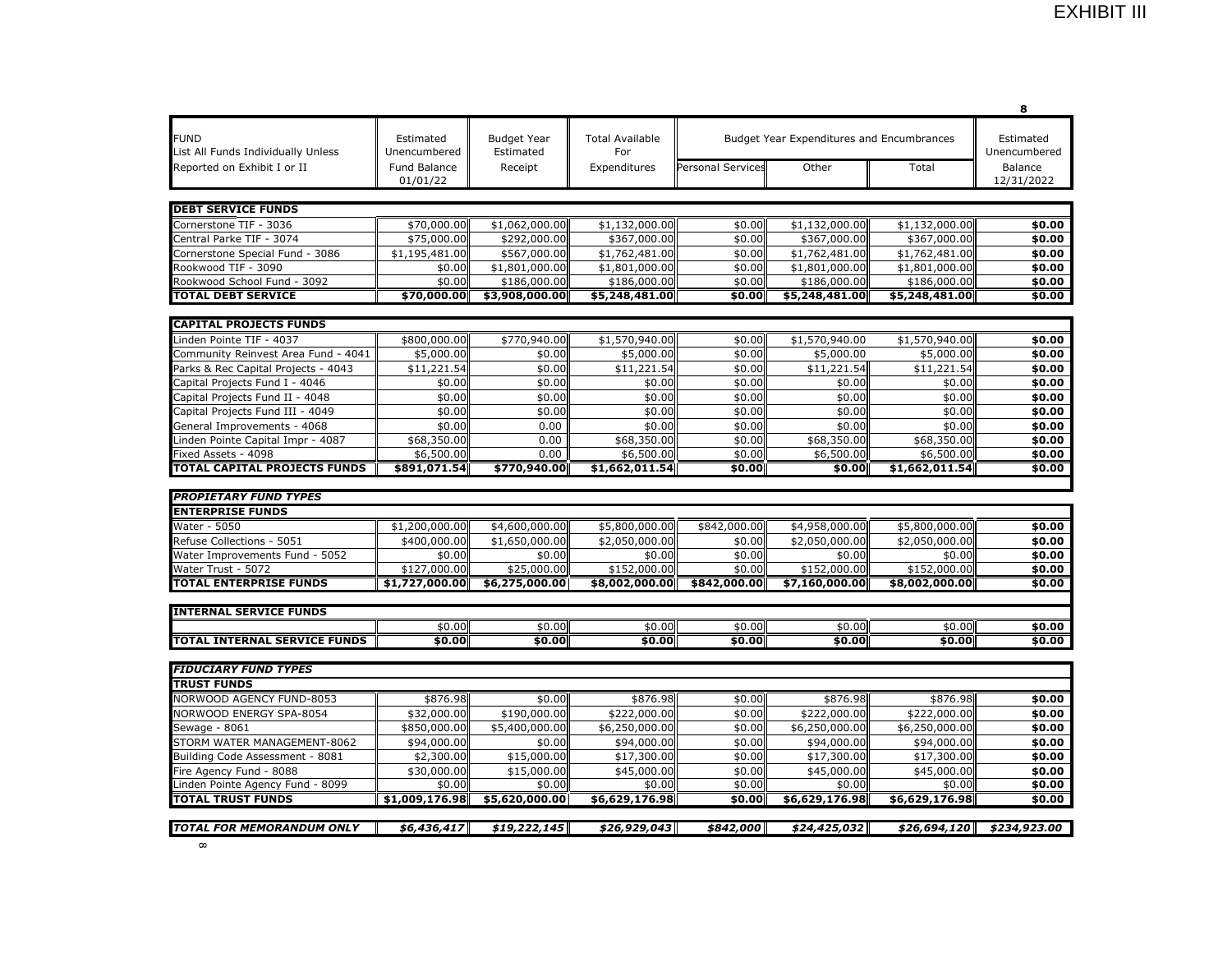#### **STATEMENT OF PERMANENT IMPROVEMENTS**

(Do Not Include Expense to be Paid from Bond Issues)

#### (Section 5705.29 Revised Code)

| <b>DESCRIPTION</b> | Estimated Cost<br>of Permanent<br>Improvements | Amount Being<br>Budgeted<br>During Current<br>Year | Name of<br>Paying Fund |
|--------------------|------------------------------------------------|----------------------------------------------------|------------------------|
|                    |                                                |                                                    |                        |
|                    |                                                |                                                    |                        |
|                    |                                                |                                                    |                        |
|                    |                                                |                                                    |                        |
|                    |                                                |                                                    |                        |
|                    |                                                |                                                    |                        |
|                    |                                                |                                                    |                        |
|                    |                                                |                                                    |                        |
|                    |                                                |                                                    |                        |
|                    |                                                |                                                    |                        |
|                    |                                                |                                                    |                        |
|                    |                                                |                                                    |                        |
|                    |                                                |                                                    |                        |
|                    |                                                |                                                    |                        |
|                    |                                                |                                                    |                        |
|                    |                                                |                                                    |                        |
|                    |                                                |                                                    |                        |
|                    |                                                |                                                    |                        |
|                    |                                                |                                                    |                        |
|                    |                                                |                                                    |                        |
|                    |                                                |                                                    |                        |
|                    |                                                |                                                    |                        |
|                    |                                                |                                                    |                        |
|                    |                                                |                                                    |                        |
|                    |                                                |                                                    |                        |
|                    |                                                |                                                    |                        |
|                    |                                                |                                                    |                        |
|                    |                                                |                                                    |                        |
|                    |                                                |                                                    |                        |
|                    |                                                |                                                    |                        |
|                    |                                                |                                                    |                        |
|                    |                                                |                                                    |                        |
|                    |                                                |                                                    |                        |
|                    |                                                |                                                    |                        |
| <b>TOTAL</b>       |                                                |                                                    |                        |

For the year being budgeted, list each contemplated disbursement for permanent improvements,

exclusive of any expense to be paid from bond issues, by the fund from which the expenditures

are to be made. Examples for describing the permanent improvements are:

window replacement, vehicle purchase, furnishing offices, appliances for fire department kitchen.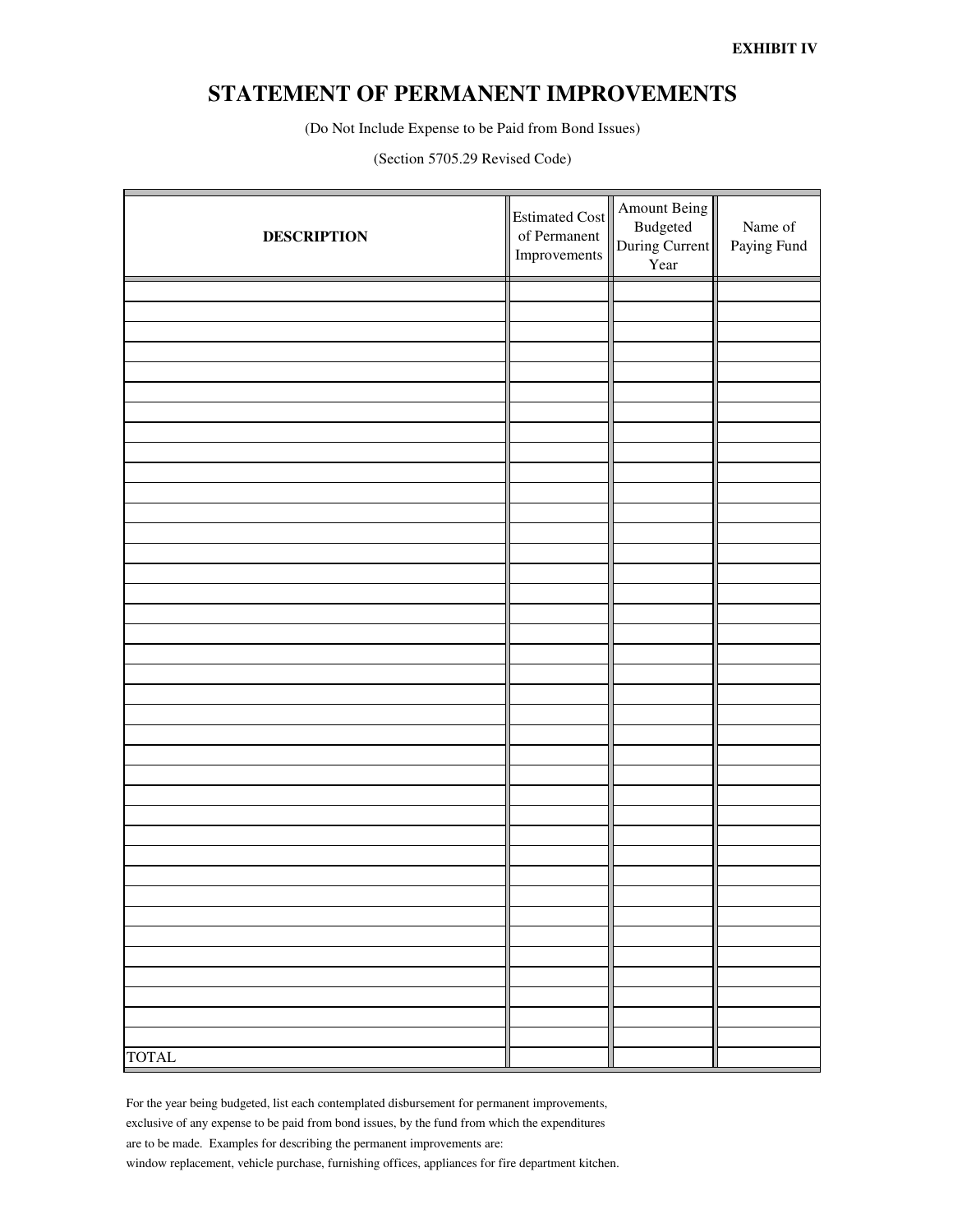## **STATEMENT OF AMOUNTS REQUIRED FOR PAYMENT OF FINAL JUDGEMENTS**

(Section 5705.29 Revised Code)

|                          | AMOUNT OF        | <b>FUND PAYING</b> |  |  |
|--------------------------|------------------|--------------------|--|--|
| DESCRIPTION OF JUDGEMENT | <b>JUDGEMENT</b> | <b>JUDGEMENT</b>   |  |  |
|                          |                  |                    |  |  |
|                          |                  |                    |  |  |
|                          |                  |                    |  |  |
|                          |                  |                    |  |  |
|                          |                  |                    |  |  |
|                          |                  |                    |  |  |
|                          |                  |                    |  |  |
|                          |                  |                    |  |  |
|                          |                  |                    |  |  |
|                          |                  |                    |  |  |
|                          |                  |                    |  |  |
|                          |                  |                    |  |  |
|                          |                  |                    |  |  |
|                          |                  |                    |  |  |
|                          |                  |                    |  |  |
|                          |                  |                    |  |  |
|                          |                  |                    |  |  |
|                          |                  |                    |  |  |
|                          |                  |                    |  |  |
|                          |                  |                    |  |  |
|                          |                  |                    |  |  |
|                          |                  |                    |  |  |
|                          |                  |                    |  |  |
|                          |                  |                    |  |  |
|                          |                  |                    |  |  |
|                          |                  |                    |  |  |
|                          |                  |                    |  |  |
|                          |                  |                    |  |  |
|                          |                  |                    |  |  |
|                          |                  |                    |  |  |
|                          |                  |                    |  |  |
|                          |                  |                    |  |  |
|                          |                  |                    |  |  |
|                          |                  |                    |  |  |
|                          |                  |                    |  |  |
|                          |                  |                    |  |  |
|                          |                  |                    |  |  |
| <b>TOTAL</b>             |                  |                    |  |  |

List the amounts required for the payment of each judgement expected to be paid during the year being budgeted.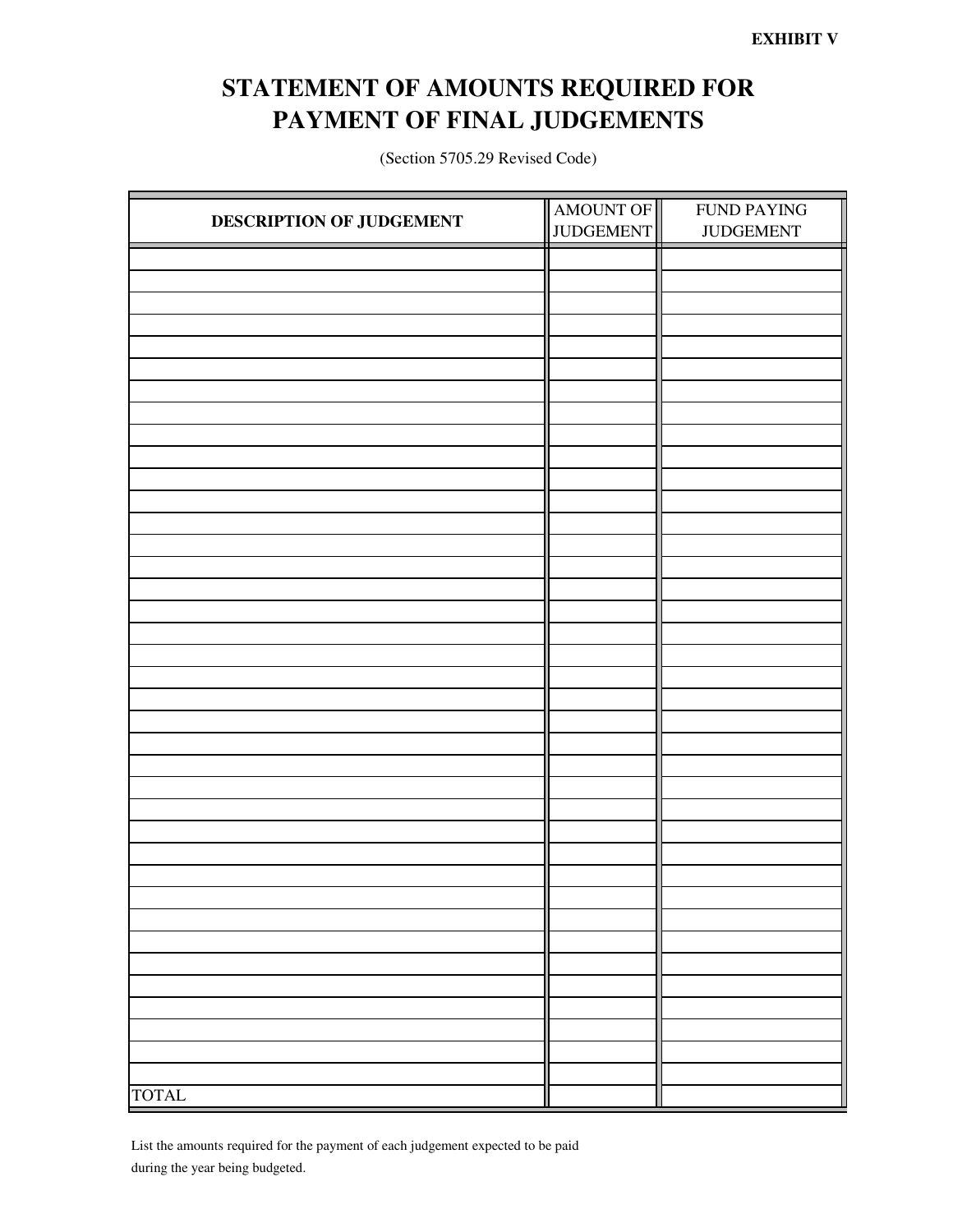#### **EXHIBIT VI**

|                                    |                         |       |      |                |              |               |                       | <b>BUDGET YEAR 2023</b> |                        |
|------------------------------------|-------------------------|-------|------|----------------|--------------|---------------|-----------------------|-------------------------|------------------------|
|                                    | Authority for           |       |      |                |              |               | Amounts of Bonds      | Amount Required         | Amount Receivable      |
|                                    | Levy Outside            | Date  |      | Ordinance      | Serial       | Rate          | and Notes Outstanding | for Principal           | from Other Sources     |
| <b>PURPOSE OF BONDS</b>            | 10 mill                 | of    | Date | or             | or           | of            | Standing at           | and Interest            | to Meet Debt Payments  |
| <b>AND NOTES</b>                   | Limit*                  | Issue | due  | Resolution     | Term         | Interest      | Beginning of Budgeted | 1/1/2023 to 12/31/2023  | 1/1/2023 to 12/31/2023 |
|                                    |                         |       |      |                |              |               | Year Jan 1, 2023      |                         |                        |
| Payable from Bond Retirement Fund: | XXXXXXXX XXXXXXX XXXXX  |       |      | XXXXXXX        | <b>XXXXX</b> | <b>XXXXXX</b> | XXXXXXXXXXXX          | XXXXXXXXXXXX            | <b>XXXXXXXXXXXXX</b>   |
| <b>INSIDE 10 MILL LIMIT</b>        | XXXXXXXX  XXXXXX  XXXXX |       |      | XXXXXXX        | <b>XXXXX</b> | <b>XXXXXX</b> | XXXXXXXXXXXX          | XXXXXXXXXXXX            | XXXXXXXXXXXX           |
|                                    |                         |       |      |                |              |               |                       |                         |                        |
| <b>Tax Increment Financing</b>     |                         |       |      |                |              |               |                       |                         |                        |
| Revenue Bonds, Series 2006         |                         | 2006  | 2031 | 2-2006         | Term         | 4.5%          | 7,605,000             | 1,061,510               | 1,061,510              |
| <b>Tax Increment Financing</b>     |                         |       |      |                |              |               |                       |                         |                        |
| <b>Refinancing Note</b>            |                         | 2010  | 2037 | 24-2010        | Term         | 6.0%          | 2,995,000             | 290,750                 | 290,750                |
|                                    |                         |       |      |                |              |               |                       |                         |                        |
| <b>Tax Increment Financing</b>     |                         |       |      |                |              |               |                       |                         |                        |
| <b>Bond Notes</b>                  |                         | 2013  | 2042 | 25-2013        | Term         | 6.5%          | 6,445,000             | 566,931                 | 566,931                |
| Paycor Note                        |                         | 2015  | 2038 | 45-2012        | Term         | 5.0%          | 2,869,782             | 262,690                 | 262,690                |
| <b>Tax Increment Financing</b>     |                         |       |      |                |              |               |                       |                         |                        |
| <b>Bond Notes</b>                  |                         | 2015  | 2041 | 8-2015         | Term         | 6.5%          | 17,940,000            | 1,800,500               | 1,800,500              |
| <b>Tax Increment Financing</b>     |                         |       |      |                |              |               |                       |                         |                        |
| <b>Bond Notes</b>                  |                         | 2017  | 2047 | 8-2017         | Term         | 6.5%          | 2,570,000             | 184,200                 | 184,200                |
| <b>TOTAL</b>                       |                         |       |      |                |              |               | \$40,424,782          | \$4,166,581             | \$4,166,581            |
| <b>OUTSIDE 10 MILL LIMIT:</b>      | XXXXXXXX  XXXXXX XXXXX  |       |      | <b>XXXXXXX</b> | <b>XXXXX</b> | <b>XXXXXX</b> | XXXXXXXXXXXX          | XXXXXXXXXXXX            | <b>XXXXXXXXXXXXX</b>   |
|                                    |                         |       |      |                |              |               |                       |                         |                        |
|                                    |                         |       |      |                |              |               |                       |                         |                        |
|                                    |                         |       |      |                |              |               |                       |                         |                        |
|                                    |                         |       |      |                |              |               |                       |                         |                        |
|                                    |                         |       |      |                |              |               |                       |                         |                        |
| <b>TOTAL</b>                       |                         |       |      |                |              |               |                       |                         |                        |
|                                    |                         |       |      |                |              |               |                       |                         |                        |

\*If the levy is outside the 10 mill limit by vote enter the words "by vote" and the date of the election.

If outside the 10 mill limit without a vote, enter the reference to the statute under which the levy is exempt from the 10 mill limit.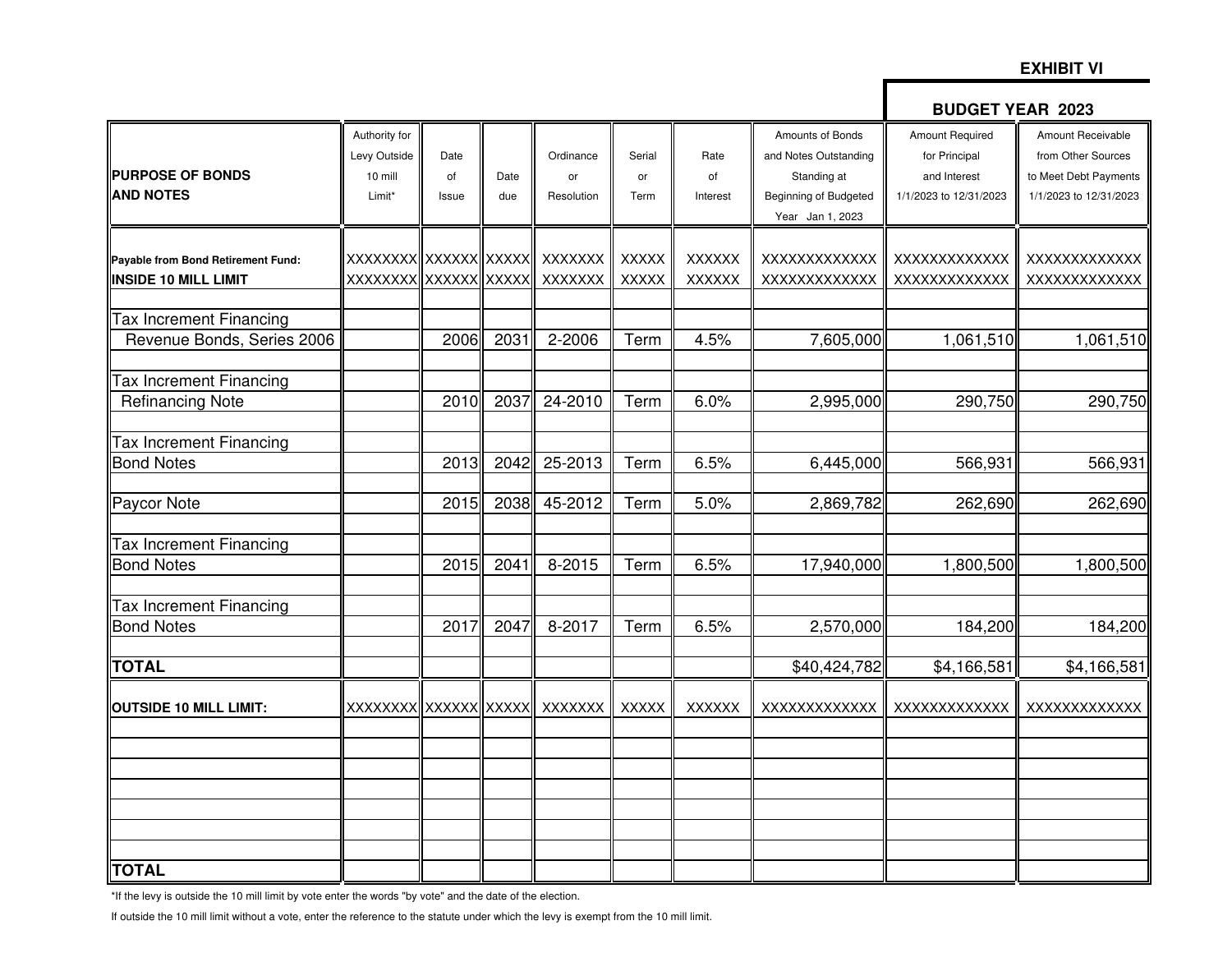#### **OFFICIAL CERTIFICATE OF ESTIMATED RESOURCES**

The Budget Commission of Hamilton County, Ohio, hereby makes the following Amended Official Certificate of Estimated Resources for the City of Norwood for the budget year beginning January 1, 2023

|                               |                 |                    |            | LOCAL             | ROLLBACK, HOMESTEAD |                |              |
|-------------------------------|-----------------|--------------------|------------|-------------------|---------------------|----------------|--------------|
| <b>FUND</b>                   | UNENCUMBERED    | <b>REAL ESTATE</b> | PERSONAL   | <b>GOVERNMENT</b> | PERSONAL            | <b>OTHER</b>   |              |
|                               | CASH BALANCE    | PROPERTY           | PROPERTY   | <b>FUNDS</b>      | PROPERTY TAX        | <b>SOURCES</b> | <b>TOTAL</b> |
|                               | January 1, 2022 | <b>TAX</b>         | <b>TAX</b> |                   | EXEMPTION           |                |              |
| <b>GENERAL FUND</b>           |                 |                    |            |                   |                     |                |              |
|                               |                 |                    |            |                   |                     |                |              |
| TOTAL SPECIAL REVENUE FUNDS   |                 |                    |            |                   |                     |                |              |
|                               |                 |                    |            |                   |                     |                |              |
| <b>BOND RETIREMENT FUNDS</b>  |                 |                    |            |                   |                     |                |              |
|                               |                 |                    |            |                   |                     |                |              |
| TOTAL CAPITAL PROJECTS        |                 |                    |            |                   |                     |                |              |
| TOTAL PROPRIETARY FUNDS       |                 |                    |            |                   |                     |                |              |
| TOTAL FIDUCIARY FUNDS         |                 |                    |            |                   |                     |                |              |
| TOTAL SPECIAL ASSESMENT FUNDS |                 |                    |            |                   |                     |                |              |
|                               |                 |                    |            |                   |                     |                |              |
| <b>TOTAL ALL FUNDS</b>        |                 |                    |            |                   |                     |                |              |

The Budget Commission further certifies that the action on the foregoing budget and the County Auditor's estimate of the rate of each tax necessary to be levied within and outside the 10 mill limitation is set forth in the proper columns of the preceding pages, and the total amount approved for each fund mustgovern the amount of the appropriations from each fund.

HAMILTON COUNTY BUDGET COMMISSION

HAMILTON COUNTY BUDGET COMMISSION

HAMILTON COUNTY BUDGET COMMISSION

12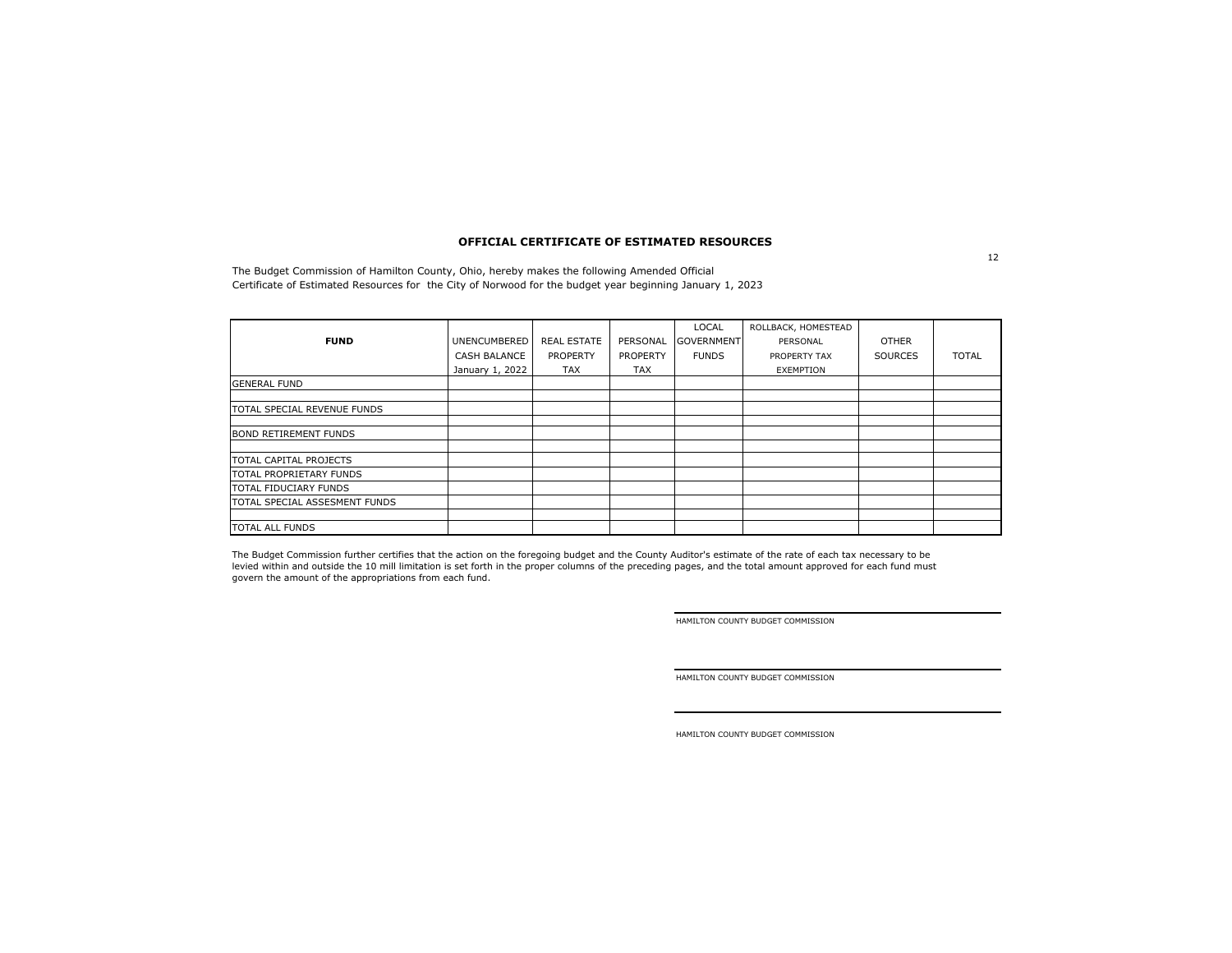|                                           | UNENCUMBERED    | <b>REAL ESTATE</b> | PERSONAL        | LOCAL        | ROLLBACK, HOMESTEAD | <b>OTHER</b>   | 13           |
|-------------------------------------------|-----------------|--------------------|-----------------|--------------|---------------------|----------------|--------------|
| <b>FUND</b>                               | CASH BALANCE    | <b>PROPERTY</b>    | <b>PROPERTY</b> | GOVERNMENT   | PERSONAL PROPERTY   | <b>SOURCES</b> | <b>TOTAL</b> |
|                                           | January 1, 2023 | TAX                | <b>TAX</b>      | <b>FUNDS</b> | TAX EXEMPTION       |                |              |
| GENERAL FUND - 1001                       | \$6,434,337.90  |                    |                 |              |                     |                |              |
| <b>SPECIAL REVENUE FUNDS</b>              |                 |                    |                 |              |                     |                |              |
| Street Maint & Repair -2002               | \$362,000.00    |                    |                 |              |                     |                |              |
| State Highway -2003                       | \$78,564.00     |                    |                 |              |                     |                |              |
| C.W.N.P. - 2004                           | \$270.00        |                    |                 |              |                     |                |              |
| Permissive Tax -2005                      | \$75,000.00     |                    |                 |              |                     |                |              |
| Mayor's court Computerization Fund - 2006 | \$35,000.00     |                    |                 |              |                     |                |              |
| Norwood Tree Board - 2007                 | \$2,000.00      |                    |                 |              |                     |                |              |
| Federally foreited Property (DAG) - 2011  | \$43,000.00     |                    |                 |              |                     |                |              |
| Drug Law Enforcement - 2012               | \$80,000.00     |                    |                 |              |                     |                |              |
| Economic Development - 2013               | \$1,060.68      |                    |                 |              |                     |                |              |
| Urban Development - 2014                  | \$1,000.00      |                    |                 |              |                     |                |              |
| Health Department Grants Fund - 2015      | \$350,000.00    |                    |                 |              |                     |                |              |
| Pace Telecommunications Fund - 2016       | \$0.00          |                    |                 |              |                     |                |              |
| Council on Aging -2017                    | \$712.79        |                    |                 |              |                     |                |              |
| FEMA Grant - 2018                         | \$1,734.54      |                    |                 |              |                     |                |              |
| BJA Crime Prevention Fund - 2019          | \$891.45        |                    |                 |              |                     |                |              |
| JAG Grants - 2021                         | \$0.00          |                    |                 |              |                     |                |              |
| Lindner Park Flower Fund - 2022           | \$19,000.00     |                    |                 |              |                     |                |              |
| STEP Grant - 2023                         | \$0.00          |                    |                 |              |                     |                |              |
| Recycle Ohio - 2024                       | \$3,774.26      |                    |                 |              |                     |                |              |
| Homeland Security -2025                   | \$0.00          |                    |                 |              |                     |                |              |
| Development Impact - 2028                 | \$1,443.50      |                    |                 |              |                     |                |              |
| Waterworks/Carl & Edyth Lindner - 2029    | \$11,000.00     |                    |                 |              |                     |                |              |
| Police Adademy Donatins - 2030            | \$0.00          |                    |                 |              |                     |                |              |
| E 911 Wireless Fund - 2031                | \$0.00          |                    |                 |              |                     |                |              |
| COPP Fund - 2032                          | \$6,080.00      |                    |                 |              |                     |                |              |
| Employee Flex Spending -2033              | \$0.00          |                    |                 |              |                     |                |              |
| Fund Equity -2039                         | \$0.00          |                    |                 |              |                     |                |              |
| $C.0.P.C - 2042$                          | \$3,200.00      |                    |                 |              |                     |                |              |
| Board of Health - 2055                    | \$40,000.00     |                    |                 |              |                     |                |              |
| Norwood Arts Board-2056                   | \$0.00          |                    |                 |              |                     |                |              |
| <b>BCCS - 2070</b>                        | \$8,220.28      |                    |                 |              |                     |                |              |
| Community Center Trust - 2076             | \$64.11         |                    |                 |              |                     |                |              |
| R.M.F.G. - 2078                           | \$6,500.00      |                    |                 |              |                     |                |              |
| Alcohol Education & Enforcement - 2079    | \$7,500.00      |                    |                 |              |                     |                |              |
| Police Vehicle Replacement - 2082         | \$171.53        |                    |                 |              |                     |                |              |
| Fire Dept Fixed Assets - 2083             | \$798.62        |                    |                 |              |                     |                |              |
| Cornerstone TIF School Fund - 2084        | \$0.00          |                    |                 |              |                     |                |              |
| Linden Pointe TIF Schoo Fund - 2085       | \$0.00          |                    |                 |              |                     |                |              |
| Property Investment fund -2089            | \$1,600,000.00  |                    |                 |              |                     |                |              |
| Indigent Driver Fund - 2093               | \$180.02        |                    |                 |              |                     |                |              |
| American Recvoery Act Fund -2095          | \$0.00          |                    |                 |              |                     |                |              |
| Norwood Corona Virus Relief - 2096        | \$0.00          |                    |                 |              |                     |                |              |
| CORF - 2097                               | \$0.00          |                    |                 |              |                     |                |              |
| TOTAL SPECIAL REVENUE FUNDS               | \$2,739,165.78  |                    |                 |              |                     |                |              |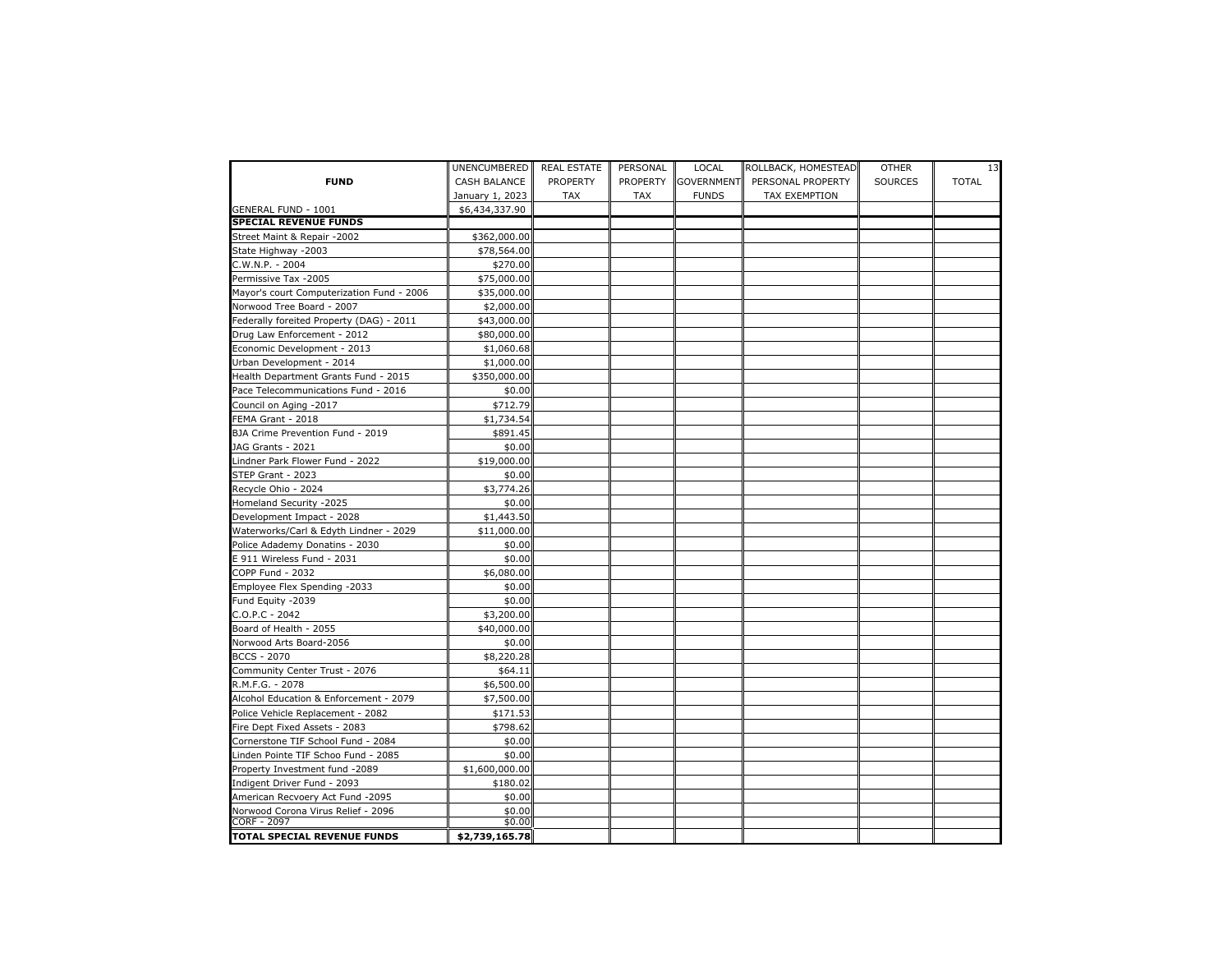|                                               |                             |                    |                 | LOCAL             | ROLLBACK, HOMESTEAD |              | 14           |
|-----------------------------------------------|-----------------------------|--------------------|-----------------|-------------------|---------------------|--------------|--------------|
| <b>FUND</b>                                   | UNENCUMBERED                | <b>REAL ESTATE</b> | PERSONAL        | <b>GOVERNMENT</b> | PERSONAL            | <b>OTHER</b> |              |
|                                               | CASH BALANCE                | PROPERTY           | <b>PROPERTY</b> | <b>FUNDS</b>      | PROPERTY TAX        | SOURCES      | <b>TOTAL</b> |
|                                               | January 1, 2023             | <b>TAX</b>         | <b>TAX</b>      |                   | EXEMPTION           |              |              |
| Cornerstone TIF - 3036                        | \$70,000.00                 |                    |                 |                   |                     |              |              |
| Central Parke TIF - 3074                      | \$75,000.00                 |                    |                 |                   |                     |              |              |
| Cornerstone Special Fund - 3086               | \$1,195,481.00              |                    |                 |                   |                     |              |              |
| Rookwood TIF - 3090                           | \$0.00                      |                    |                 |                   |                     |              |              |
| Rookwood School Fund - 3092                   | \$0.00                      |                    |                 |                   |                     |              |              |
| <b>TOTAL DEBT SERVICE</b>                     | \$1,340,481.00              |                    |                 |                   |                     |              |              |
| <b>CAPITAL PROJECTS FUNDS</b>                 |                             |                    |                 |                   |                     |              |              |
| Linden Pointe TIF - 4037                      | \$800,000.00                |                    |                 |                   |                     |              |              |
| Community Reinvestment Area Fund - 4041       | \$5,000.00                  |                    |                 |                   |                     |              |              |
| Parks & Recreation Capital Projects - 4043    | \$11,221.54                 |                    |                 |                   |                     |              |              |
| Montgomery, Carthage, Norwood -4044           | \$0.00                      |                    |                 |                   |                     |              |              |
| Montgomery Rd Realignment - 4045              | \$0.00                      |                    |                 |                   |                     |              |              |
| Capital Projects Fund I - 4046                | \$0.00                      |                    |                 |                   |                     |              |              |
| Capital Projects Fund II - 4048               | \$0.00                      |                    |                 |                   |                     |              |              |
| Capital Projects Fund III - 4049              | \$0.00                      |                    |                 |                   |                     |              |              |
| General Improvements - 4068                   | \$0.00                      |                    |                 |                   |                     |              |              |
| Linden Pointe Capital Improvements Fund - 408 | \$68,350.00                 |                    |                 |                   |                     |              |              |
| Fixed Assets - 4098                           | \$6,500.00                  |                    |                 |                   |                     |              |              |
| TOTAL CAPITAL PROJECTS FUNDS                  | \$891,071.54                |                    |                 |                   |                     |              |              |
| <b>PROPIETARY FUND TYPES</b>                  |                             |                    |                 |                   |                     |              |              |
| <b>ENTERPRISE FUNDS</b>                       |                             |                    |                 |                   |                     |              |              |
| Water - 5050                                  | \$1,200,000.00              |                    |                 |                   |                     |              |              |
| Refuse Collections - 5051                     | \$400,000.00                |                    |                 |                   |                     |              |              |
| Water Improvements Fund - 5052                | \$0.00                      |                    |                 |                   |                     |              |              |
| Water Trust - 5072                            | \$127,000.00                |                    |                 |                   |                     |              |              |
| <b>TOTAL ENTERPRISE FUNDS</b>                 | \$1,600,000.00              |                    |                 |                   |                     |              |              |
| <b>INTERNAL SERVICE FUNDS</b>                 |                             |                    |                 |                   |                     |              |              |
|                                               | \$0.00                      |                    |                 |                   |                     |              |              |
| TOTAL INTERNAL SERVICE FUNDS                  | \$0.00                      |                    |                 |                   |                     |              |              |
|                                               |                             |                    |                 |                   |                     |              |              |
| <b>FIDUCIARY FUND TYPES</b>                   |                             |                    |                 |                   |                     |              |              |
| <b>TRUST FUNDS</b>                            |                             |                    |                 |                   |                     |              |              |
| NORWOOD AGENCY FUND-8053                      | \$876.98                    |                    |                 |                   |                     |              |              |
| NORWOOD ENERGY SPA-8054                       | \$32,000.00                 |                    |                 |                   |                     |              |              |
| Sewage - 8061<br>STORM WATER MANAGEMENT-8062  | \$850,000.00<br>\$94,000.00 |                    |                 |                   |                     |              |              |
| Building Code Assessment - 8081               | \$2,300.00                  |                    |                 |                   |                     |              |              |
| Fire Agency Fund - 8088                       | \$30,000.00                 |                    |                 |                   |                     |              |              |
| Linden Pointe Agency Fund - 8099              | \$0.00                      |                    |                 |                   |                     |              |              |
| <b>TOTAL TRUST FUNDS</b>                      | \$976,300.00                |                    |                 |                   |                     |              |              |
| TOTAL FOR MEMORANDUM ONLY                     | \$13,981,356                |                    |                 |                   |                     |              |              |
|                                               |                             |                    |                 |                   |                     |              |              |

 $\infty$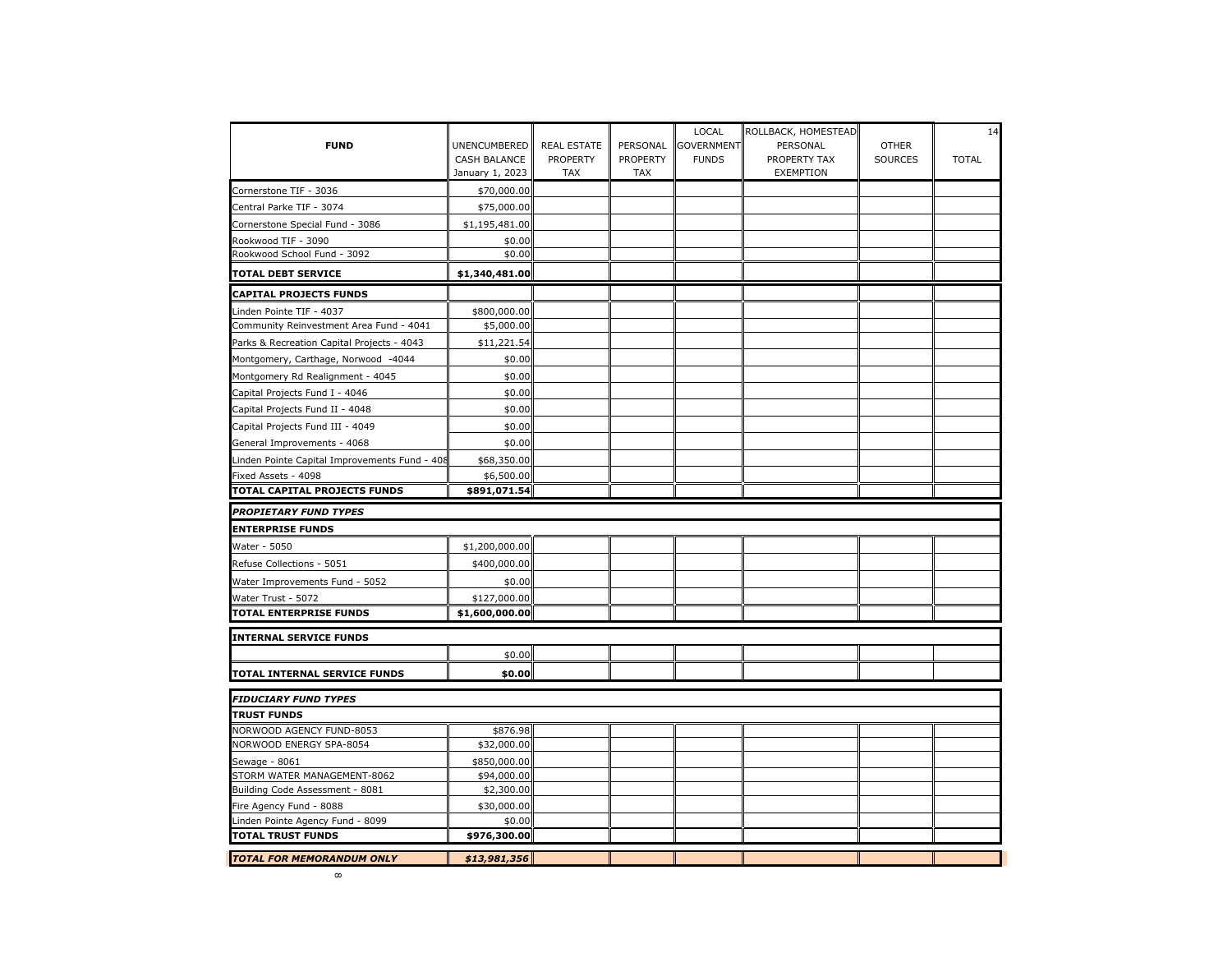## **COUNTY AUDITOR'S ESTIMATE**

Tax Levies and Rates for 2023 in City of Norwood

Tax Valuation \$\_\_\_\_\_\_\_\_\_\_\_\_\_\_\_\_\_\_\_\_\_\_

| <b>XXXXXX</b> | <b>XXXXXX</b> |
|---------------|---------------|
|               |               |
|               |               |
|               |               |
|               |               |
|               |               |
|               |               |
|               |               |
|               |               |
|               |               |
|               |               |
| <b>XXXXXX</b> | <b>XXXXXX</b> |
|               |               |
|               |               |
|               |               |
|               |               |
|               |               |
|               |               |
|               |               |
|               |               |
|               |               |
|               |               |
|               |               |
|               |               |

**\_\_\_\_\_\_\_\_\_\_\_\_\_\_\_\_\_\_\_\_\_\_\_\_\_\_\_\_\_\_\_\_\_\_\_\_ Deputy Auditor \_\_\_\_\_\_\_\_\_\_\_\_\_\_\_\_\_\_\_\_\_\_\_\_\_\_\_\_\_\_\_\_\_\_\_\_ BUDGET OF<br>CITY OF NORWOOD** For Fiscal Year Beginning<br>January 1, 2022 **For Fiscal Year Beginning**  HAMILTON COUNTY **HAMILTON COUNTY CITY OF NORWOOD January 1, 2022 BUDGET OF** Deputy Auditor **County Auditor County Auditor**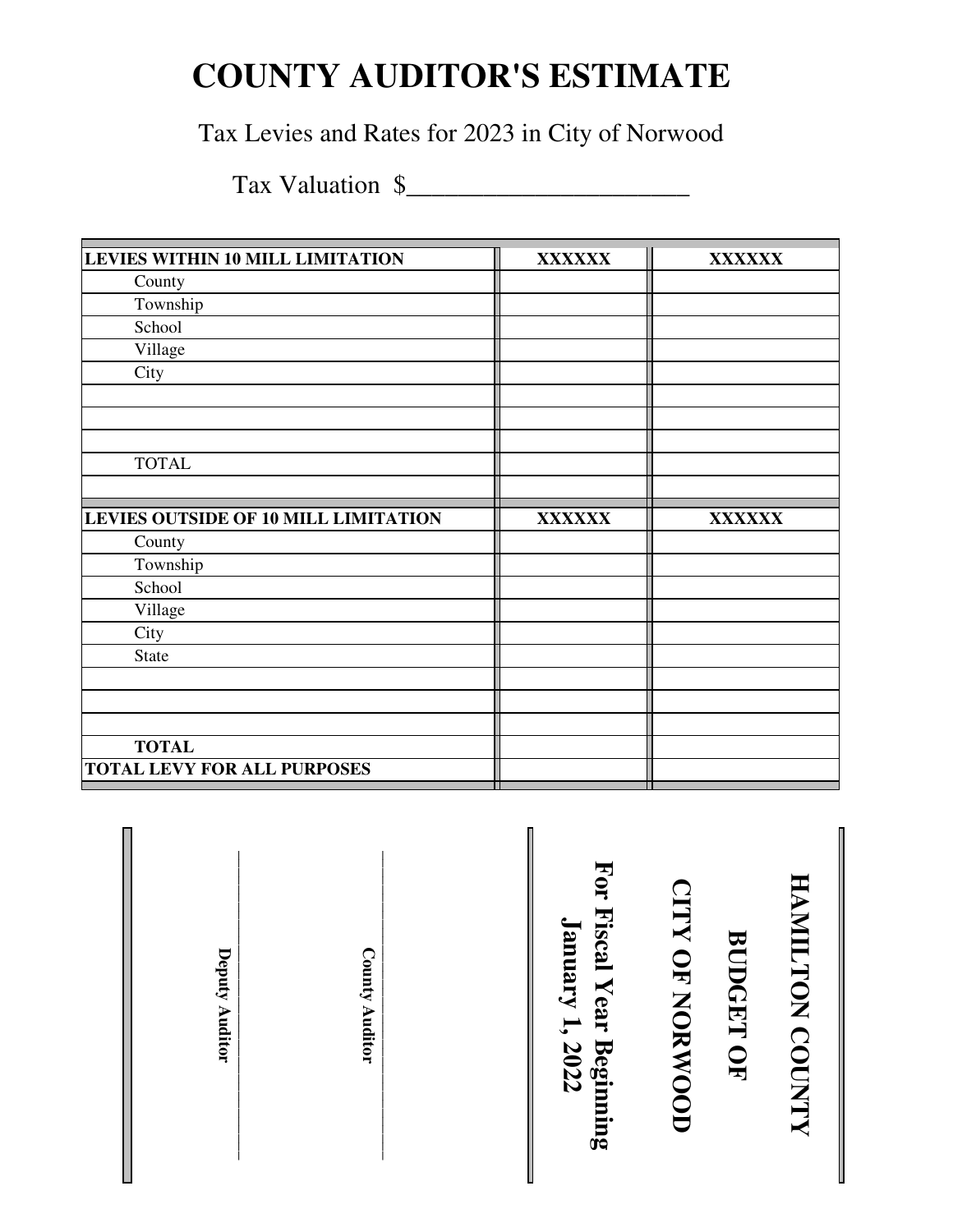

#### **Hamilton County Auditor, DUSTY RHODES TAX BUDGET WORKSHEET**

|                        |                                                                                       |       | <b>Fiscal Year</b> | 2023 |
|------------------------|---------------------------------------------------------------------------------------|-------|--------------------|------|
| <b>Taxing District</b> | City of Norwood, Ohio                                                                 |       |                    |      |
| <b>Fiscal Officer</b>  | James Stith, Auditor                                                                  |       |                    |      |
|                        |                                                                                       |       |                    |      |
| Circle one:            | Township Fiscal Officer, Clerk/Treasurer, Director of Finance,<br><b>City Auditor</b> |       |                    |      |
|                        |                                                                                       |       |                    |      |
| Telephone #            | $(513)$ 458-4570                                                                      | Fax # | $(531)$ 458-4571   |      |
| Email Address:         | JStith@NorwoodOhio.gov                                                                |       |                    |      |

In order to properly identify Local Government Fund revenues within the tax budget document, please complete the items below using your estimated receipts.

Local Government Fund:

County-LGF

State-LGF \$ 300,561

TOTAL:  $$300,561$ 

The local government fund received through the County should be entered on the line titled "Local Government" on the tax budget. If your district receives Local Government dollars directly from the State, enter this amount on the line above and in the tax budget on the line titled "State Shared Taxes and Permits". Cross out this title and change it to "LGF-State."